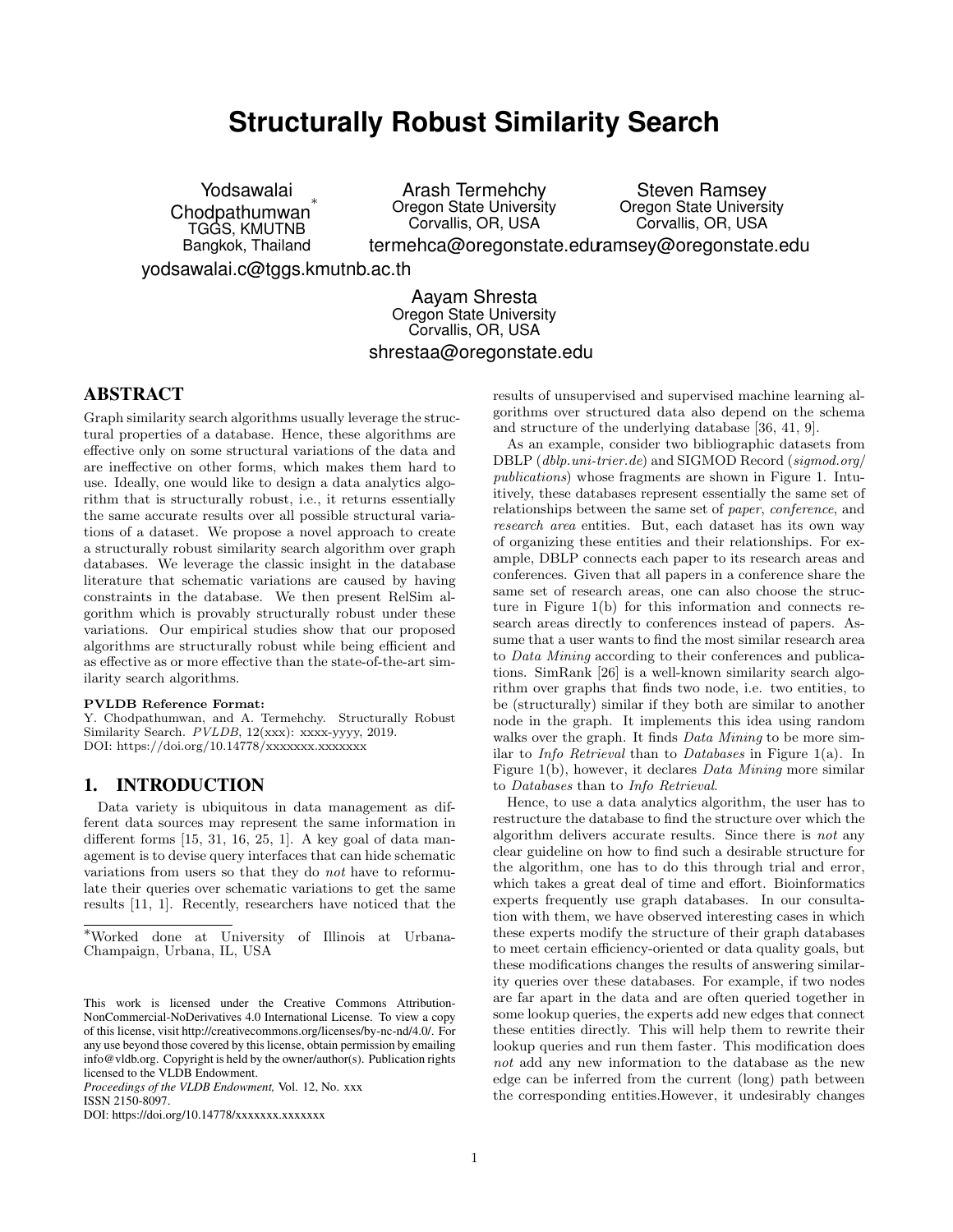

Figure 1: Example of two bibliography databases. The nodes on the left, middle, and right are research areas, papers, and conferences, respectively.

the results of some similarity queries over the transformed database and make them less effective.

Ideally, one should design an algorithm that returns essentially the same accurate results over all possible schematic variations of a dataset. There are robust algorithms over certain types of schematic variations [33, 36, 41, 9]. They, however, have two major shortcomings. First, they are robust only over a subset of frequently occurring schematic variations. Because they leverage the properties special to the variation over which they are robust, it is not clear how to generalize these algorithms to be robust against other schematic variations. Second, current schematically robust systems generally either propose new algorithms [41], or make significant and/or complex modifications to the current ones [33]. However, current algorithms have been widely adapted and it is costly to replace them with new ones. Hence, one should aim at making current algorithms robust to schematic variations using simple modifications. Moreover, current algorithms are shown to be effective over some data representations. Thus, a robust version of them will be effective over more representations.

In this paper, we propose a novel approach to the problem of similarity search over graph databases that realizes the aforementioned goals. Similarity search is both a popular type of queries over graphs and an important building block of other graph analytics tasks, such as pattern query matching and community detection [38, 39, 26, 49]. To find and explore structural variations of a graph database, we leverage and extend a results in database literature [43, 12, 25], which state that constraints on a relational database give rise to its schematic variations. We extend this result for graph databases. For example, the variation in Figure 1 will *not* preserve the information in the database in Figure  $1(a)$  unless all papers in a conference share the same set of research areas. Otherwise, it is not clear what research areas must connect to a conference in Figure 1(b). We show that given some mild assumptions, the constraints that induce structural variations over graph databases are in the form of tuple-generating dependencies (tgd), which are a well-known family of constrains over databases [1, 7]. In particular, we make the following contributions.

- We formalize invertible structural variations in graph databases, and define structural robustness of a similarity search algorithm (Section 3).
- We show that existing similarity search algorithms are not robust because of the limited types of relationships they use to measure the degree of similarity. Thus, we propose

a robust algorithm called RelSim, which extends some well-known similarity search algorithm (*PathSim* [35, 34]) to use a sufficiently expressive set of patterns.

- RelSim requires users to specify the relationship between nodes that is used to compute similarity score between the nodes, which may be relatively complex and hard for users to provide them. We propose an algorithm that leverages some simple guidelines from the user to compute structurally robust similarity scores efficiently (Section 5).
- We report the results of our extensive empirical studies over large graph databases, which indicate that our proposed algorithms are structurally robust and improves the effectiveness of its original similarity search algorithm (Section 6). Our empirical studies also show that our algorithm is efficient over large databases.

## 2. GRAPH DATA AND CONSTRAINTS

We fix a countably infinite set of node ids denoted by V. Let  $\mathcal L$  be a finite set of labels. A *database* D over  $\mathcal L$  is a directed graph  $(V, E)$  in which V is a finite subset of V and  $E \subseteq V \times L \times V$ . This definition of graph databases is frequently used in the graph data management literature [5, 46, 17]. We denote an edge from node  $u$  to node  $v$  whose label is a as  $(u, a, v)$ . We say that  $(u, a, v) \in D$  whenever  $(u, a, v) \in E$ . Similarly, we say that  $v \in D$  whenever  $v \in V$ .

Database constraints restrict the instances of a schema. They are usually expressed as logical formulas over schemas [7, 6, 1]. Two widely used type of constraints are tuplegenerating and equality-generating dependencies [7, 6]. A tuple-generating dependency (tqd for short) over schema  $\mathcal L$ is in the form of  $\forall \bar{x}(\phi(\bar{x}) \rightarrow \exists \bar{y}\psi(\bar{x}, \bar{y}))$  where  $\bar{x}$  and  $\bar{y}$  are sets of variables, and  $\phi$  and  $\psi$  are logical formulas in a query language over  $\mathcal{L}$ . A full tgd does not have any existential variable in its conclusion. An equality-generating dependency (egd for short) over schema  $\mathcal L$  is in the form of  $\forall \bar x(\phi(\bar x) \to$  $x_1 = x_2$ ) where  $\bar{x}$  is a set of variables,  $x_1, x_2 \in \bar{x}$ , and  $\phi$  is logical formulas in a query language over  $\mathcal{L}$ .

EXAMPLE 1. Database shown in Figure  $1(a)$  contains a constraint  $(x_1, \text{area}, x_3) \land (x_3, \text{public} \text{model} - \text{in}, x_4) \land (x_2, \text{public} \text{model})$  $-i\mathfrak{n}, x_4) \rightarrow (x_1, \text{area}, x_2).$ 

Tgds and egds are arguably the most popular and frequently used types of database constraints and generalize popular constraints, such as function and multi-valued dependencies [1].

A commonly studied query language over graph databases is conjunctive regular path queries (conjunctive RPQ), which is used to express tgd and egd constraints over graph databases [18, 10, 46, 5]. The RPQ p over schema  $\mathcal L$  is defined by the following grammar.

$$
p := \epsilon \mid a \ (a \in \mathcal{L}) \mid a^{-} \ (a \in \mathcal{L}) \mid p \cdot p \mid p + p \mid p^*
$$

in which  $\epsilon$  is an empty label,  $\bar{\phantom{a}}$  is a reverse traversal of an edge,  $\cdot$  is a concatenation,  $+$  is a disjunction, and  $*$  is a Kleene star. To avoid parentheses and ambiguity, it is assumed that the reverse traversal has the highest priority, then Kleene star, then concatenation and then disjunction. Example of an RPQ over a schema of a database shown in Figure 1(b) is field · published-in<sup>-</sup>. The RPQ p defines a binary relation over database nodes. More precisely, the result of evaluating  $p$  on database  $D$  is a set of pairs of nodes in  $D$  such that there is a path defined by  $p$  between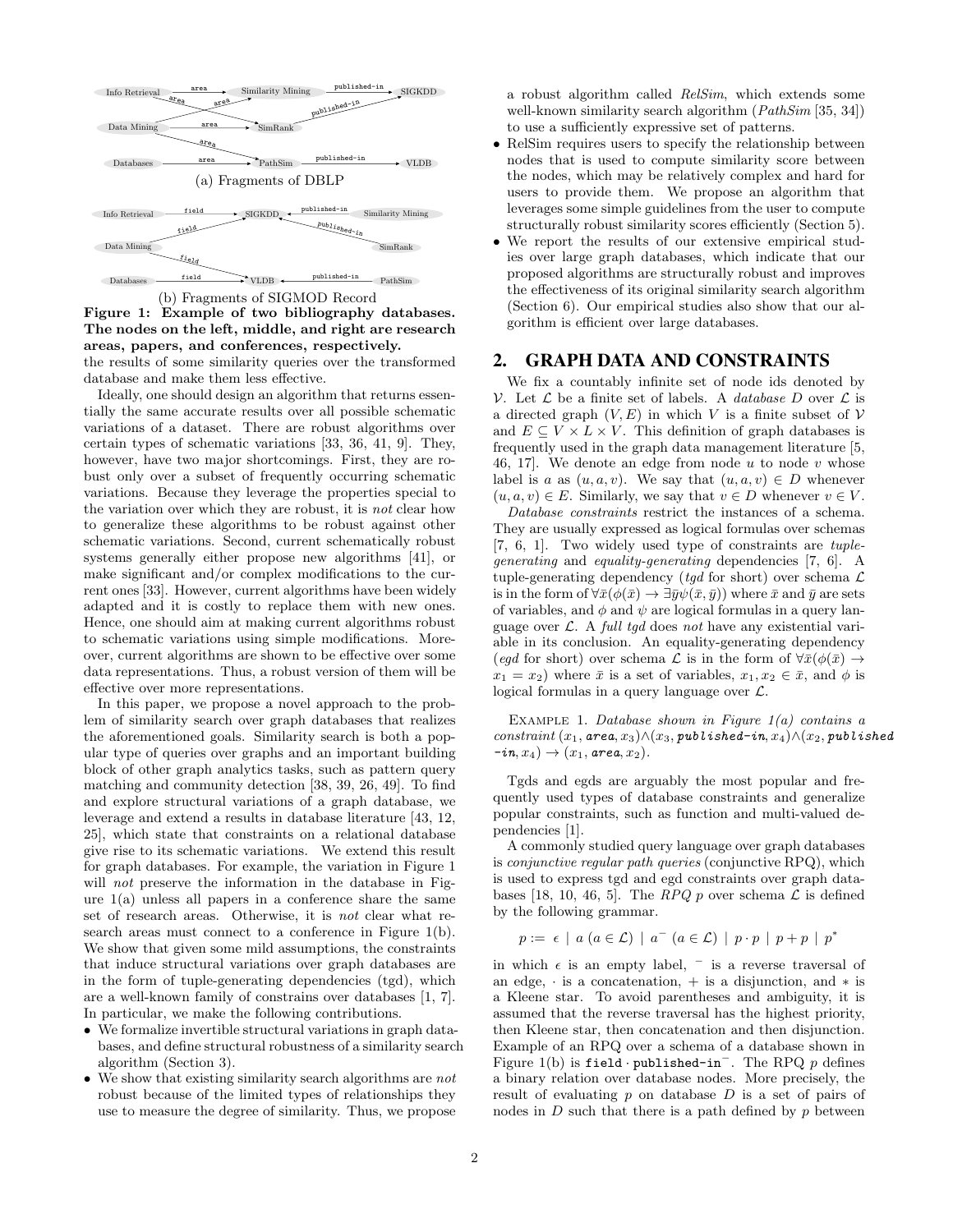the two nodes. We denote the result of evaluating  $p$  over  $D$ as  $[ [p] ]_D$ . For example, given label a in the schema of D, the result of  $[[a]]_D$  is a set of pairs of nodes  $\{(u, v)\}\$  where there is an edge with label a from u to v. Let  $\bar{x} = (x_1, x_2, \dots, x_n)$  $\dots, x_n$ ) and  $\bar{y} = (y_1, \dots, y_m)$  be tuples of distinct variables. A conjunctive RPQ is a formula  $\phi(\bar{x})$  of the form  $\exists \bar{y}((z_1,$  $p_1, z'_1$   $\wedge \ldots \wedge (z_k, p_k, z'_k)$  where  $p_i$  is an RPQ and  $z_i, z'_i \in$  ${x_1, \ldots, x_n, y_1, \ldots, y_m}, 1 \leq i \leq k$  [46, 5]. We call  $(z_i, p_i, z'_i)$ an *atom* of  $\phi(\bar{x})$ .

A schema S is a pair  $(\mathcal{L}, \Gamma_S)$  in which  $\mathcal L$  is a (finite) set of labels and  $\Gamma_S$  is a finite set of constraints. By the abuse of notation, we say that a label  $l \in S$  if  $l \in \mathcal{L}$  and a constraint  $\gamma \in S$  if  $\gamma \in \Gamma_S$ . Each *database* of schema  $S = (\mathcal{L}, \Sigma_S)$  is a database over  $\mathcal L$  such that all constraints in  $\Sigma_S$  holds. We denote the set of all databases of schema  $S$  as  $\text{Inst}(S)$ . A similarity query q over database  $I(V_I, E_I) \in \text{Inst}(S)$  is a node id in  $V_I$  [35, 48, 40, 26, 50, 27, 21, 2, 34]. The answers to a similarity query  $q$  over  $I$  is a ranked list of node ids in I that are not equal to  $q$ .

# 3. STRUCTURAL ROBUSTNESS AND VARI-ATIONS

#### 3.1 Structural Robustness

Intuitively, a structurally-robust query answering algorithm should return essentially the same answers for the same query across databases that contain the same information content. Researchers use the concept of invertible transformation to formalize the equivalence of information stored in different databases [25, 16]. A transformation from schema S to schema T is a function from  $\text{Inst}(S)$  to  $Inst(T)$ , which maps each database of S to a database of T [25, 16]. We denote a transformation from S to T as  $\Sigma_{ST}$ . For example, consider a transformation  $\Sigma_{1a,1b}$  from schema of the database in Figure  $1(a)$  to the schema of the one in Figure 1(b), which changes the structure of the database in Figure 1(a) such that the research areas associated to a paper become connected to the paper via the conference of the paper and produces the database in Figure 1(b).

This definition of transformations may not be sufficiently powerful to capture structural variations. Assume that the schema of the database in Figure 1(b) contains an additional type of relationship called keyword-of that connects each paper published in a conference to nodes, which store keywords of the paper. Consider an updated version of the database in Figure 1(b) in which each paper is connected to some additional nodes via relationship keyword-of. Intuitively, the updated database has more information than the one in Figure 1(a). Let us define transformation  $\Sigma_{1a,1c}$  between the schema in Figure 1(b) and the updated schema such that it modifies relationships between research areas, conferences, and papers similar to  $\Sigma_{1a,1b}$  and adds some keywords to each paper. This transformation maps each database in the original schema to multiple databases under the transformed schema where each database may have different (number of) keywords for the same paper. Thus, we use a definition of transformation between schemas  $S$  and  $T$  in which the transformation  $\Sigma_{ST}$  establishes a relation between  $\text{Inst}(S)$ and  $\text{Inst}(T)$  to cover the aforementioned cases [15, 5]. It maps each database  $I \in \text{Inst}(S)$  to at least one database  $J \in \text{Inst}(T)$  and it is not a function. One denotes the fact that J is a transformation I under  $\Sigma_{ST}$  as  $(I, J) \models \Sigma_{ST}$  [15, 5]. For brevity and by the abuse of notation, we show the transformed databases of I under  $\Sigma_{ST}$  as  $\Sigma_{ST}(I)$ .

The transformation  $\Sigma_{ST}$  is *invertible* if there is a transformation  $\Sigma_{TS}$  from T to S such that, for each database  $I \in \text{Inst}(S)$ ,  $\Sigma_{TS}$  maps every database  $\Sigma_{ST}(I)$  to I and only I, i.e.,  $\Sigma_{TS}(\Sigma_{ST}(I)) = I$ . In other words, the composition of  $\Sigma_{ST}(I)$  and  $\Sigma_{TS}(I)$ , shown as  $\Sigma_{ST}(I) \circ \Sigma_{TS}$  is equivalent to the identity transformation id that maps each database only to itself. In this case, we call  $\Sigma_{TS}$  the *inverse* of  $\Sigma_{TS}$  and denote it as  $\Sigma_{ST}^{-1}$ . If there is an invertible transformation from schema  $S$  to  $T$ , one can reconstruct exactly the information in each database I from the information available in  $\Sigma_{ST}(I)$ . In other words, each database in  $\Sigma_{ST}(I)$  contains sufficient information to rebuild the I and has at least the same amount of information as I. As  $\Sigma_{ST}$  maps each database of schema S to a database with at least the same amount of information in schema T, schema T has at least the same information capacity as S. In this case, we say that  $S$  has at least as much information as  $T$ and denote their relationship as  $S \overset{\Sigma_{ST}}{\preceq} T$  or simply  $S \preceq T$  if  $\Sigma_{ST}$  is clear from the context.

EXAMPLE 2. Consider a transformation  $\Sigma_{1a,1b}$  from schema of the database in Figure  $1(a)$  to the schema of the one in Figure 1(b). Because of the constraint described in Example 1, this transformation is invertible. Intuitively, this constraint over Figure  $1(a)$  implies that papers published in the same conference are related to the same set of research areas. Hence, one may change the structure shown in Figure  $1(a)$ such that the research areas associated to a paper connect to the paper via the conference of the paper and get the database fragment shown in Figure  $1(b)$ . One can recover the information in the original database using the information in Figure 1(b). One can find the exact set of research areas directly connected to each paper in Figure  $1(a)$  by checking the research areas directly connected to the conference of that paper. Similarly,  $\Sigma_{1a,1c}$  is also invertible as one still have the amount of information needed to recover the information of the database in Figure  $1(a)$  from the transformed databases. We will formally explain the relationship between the constrain on the database in Figure  $1(a)$  and invertibility of  $\Sigma_{1a,1b}$  and  $\Sigma_{1a,1c}$  in Section 3.2.2.

Our definition of inverse extends the notion of Fagininverse used in the context of relational data exchange [12]. It, however, is slightly different from the notion of Fagininverse due to the fact that we have a different objective than the ones in data exchange. In a Fagin-inverse, a transformation may map multiple databases from schema S to multiples ones under schema  $T$  and its inverse maps multiple databases under T back to multiple ones under S. Our goal is to compare the results of an algorithm over a single database and all its structural variations. The answers to a similarity query in different databases of S may be different. Thus, we are interested in the transformations that map a single database under a schema to multiple ones under the transformed schema. Consequently, the inverse of such a transformation maps multiple databases under the transformed schema only to the original database. Therefore, for the rest of this paper, we assume that each transformation maps a single database to multiple ones and its inverse maps multiple databases back only to the original database.

Next, we present the definition of a structurally robust (robust for short) algorithm. Roughly speaking, a robust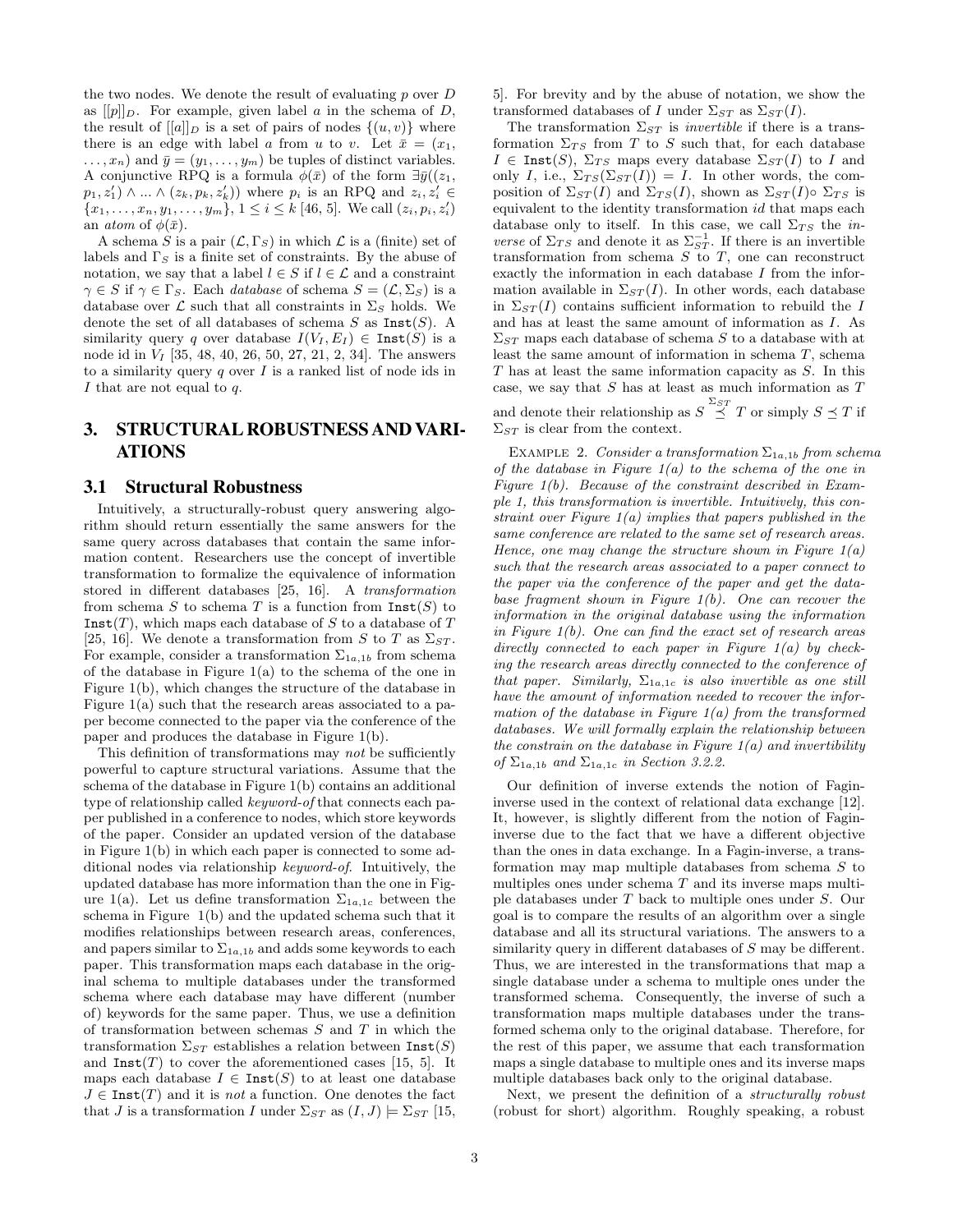algorithm must return the same results for the same input query over a database and its invertible transformation. Two (ranked) list of node ids are equivalent if they contain exactly the same node ids at the same positions. Two empty lists of answers are equivalent.

DEFINITION 1. Given schemas S and T such that  $S \overset{\Sigma_{ST}}{\preceq}$ T, an algorithm is robust under  $\Sigma_{ST}$  if it returns equivalent answers for every input query q over every database  $I \in$  $\text{Inst}(S)$  and every database in  $\Sigma_{ST}(I) \in \text{Inst}(T)$ .

An algorithm is robust under a set of transformations if it is robust under all members of the set.

#### 3.2 Structural Variations

#### *3.2.1 Expressing Transformations*

Definition 1 does not specify the language of invertible transformations. To characterize the structural variations of a schema, one needs to express invertible transformations in some language. Researchers usually use declarative (schema) mappings to express schematic variations in graph and relational databases [15, 12, 5]. Roughly speaking, a transformation between schemas  $S$  and  $T$  is expressed as a set of first order logical formulas  $\phi_S(\bar{x}) \to \psi_T(\bar{y})$  where  $\phi_S(\bar{x})$  and  $\psi_T(\bar{y})$  are queries over schemas S and T, respectively. More precisely, transformation  $\Sigma_{ST}$  between graph schemas S and T is a finite set of rules  $\phi_S(\bar{x}) \to \psi_T(\bar{y})$  such that  $\bar{x} \subseteq \bar{y}$  and  $\phi_S(\bar{x})$ , i.e., premise, and  $\psi_T(\bar{y})$ , i.e., conclusion, are conjunctive RPQs over  $S$  and  $T$ , respectively [5]. In each rule  $\phi_S(\bar{x}) \to \psi_T(\bar{y})$ , every variable in  $\bar{x}$  is universally quantified and every one in the set of  $\bar{y}$  either belongs to  $\bar{x}$  or is existentially quantified.

EXAMPLE 3. Consider a transformation  $\Sigma_{1a,1b}$  from schema of the database in Figure  $1(a)$  to the one in Figure  $1(b)$ . It adds an edge field for every path area·published-in and keeps existing edges of label published-in. It is expressed as mapping with two rules of  $(x_1, \text{public} \times \text{in} \times x_2) \rightarrow (x_1,$ published-in,  $x_2$ ) and  $(x_1, \text{area} \cdot \text{public} \cdot \text{index} - i n, x_2) \rightarrow (x_1,$ field,  $x_2$ ). The inverse of  $\Sigma_{1a,1b}$  can also be expressed as the set of following rules:  $(x_1, field \cdot published-in^-, x_2) \rightarrow$  $(x_1, \text{area}, x_2)$  and  $(x_1, \text{public}$  published-in,  $x_2) \rightarrow (x_1, \text{public}$  published  $-in, x_2$ ). The transformation  $\Sigma_{1a,1c}$  that maps databases under the schema in Figure  $1(a)$  to the one shown in Figure  $1(b)$  with some keyword nodes connected to each paper published in a conference can be expressed using the aforementioned rules plus rule  $(x_1, \text{public } x_1, x_2) \rightarrow (y_1, \text{ keyword} \cdot$  $x_1$ ), where  $y_1$  is an existential variable that represents the nodes that contain keywords of the paper  $x_1$ . The inverse of  $\Sigma_{1a,1c}$  is the same as the inverse of  $\Sigma_{1a,1b}$  as it does not require the information about keywords to reconstructs the original database.

Transformation  $\Sigma_{ST}$  maps each database  $I \in \text{Inst}(S)$  to  $J \in \text{Inst}(T)$  if for each rule  $\phi_S(\bar{x}) \to \psi_T(\bar{y})$  in  $\Sigma_{ST}$ , we have  $\bar{u} \in [[\psi_T(\bar{x})]]_J$  if  $\bar{u} \in [[\phi_S(\bar{y})]]_I$  [5]. We use the closed world semantic for schema mappings [23]. That is, transformation  $\Sigma_{ST}$  maps  $I \in \text{Inst}(S)$  to only databases whose nodes and edges are constructed using the mapping rules. The alternative semantic is the open world semantic in which the transformations of  $I \in \text{Inst}(S)$  under  $\Sigma_{ST}$  may contain nodes and edges that are not created as the result of the schema mapping rules [15, 12, 5]. A consequence of this semantic is that the inverse of transformation  $\Sigma_{ST}$  will map each database  $\Sigma_{ST}(I)$  to other databases in addition to I, e.g., all databases in S that include the information of I [12]. Our goal, however, is to compare the results of similarity queries over the original database  $I$  and its variations. Thus, we use the closed world semantic for schema mappings.

#### *3.2.2 Characterizing Structural Variations*

Next, we present the full characterization of schemas that have structural variations. It helps us to identify the set of all invertible transformations of a schema, which we use to design robust algorithms. Consider transformation  $\Sigma_{ST}$ from schemas S to T and  $\Sigma_{TR}$  from schemas T to R. The composition of  $\Sigma_{ST}$  and  $\Sigma_{TR}$ , denoted as  $\Sigma_{ST} \circ \Sigma_{TR}$ , is a transformation from S to R such that if  $J = \Sigma_{ST}(I)$  and  $K = \Sigma_{TR}(J)$ , then  $K = (\Sigma_{TR} \circ \Sigma_{ST})(I)$ .

Given transformations  $\Sigma_{ST}$  from schema S to T, its inverse  $\Sigma_{ST}^{-1}$  is a transformation from T back to S. Thus, the composition  $\Sigma_{ST}^{-1} \circ \Sigma_{ST}$  will map the database  $I \in \text{Inst}(S)$ to itself. In other words, the composition of  $\Sigma_{ST} \circ \Sigma_{ST}^{-1}$  are a set of rules, i.e., constraints, over S. We have the following proposition by applying the definitions of the inverse and composition of transformations.

PROPOSITION 1. Given schemas S and T such that  $S \overset{\Sigma_{ST}}{\preceq}$ T, for all databases  $I \in \texttt{Inst}(S)$  we have  $I \models \Sigma_{ST}^{-1} \circ \Sigma_{ST}$ .

Proposition 1 extends the results on the lossless decomposition of a relational schema [43] and the ones on the inverse of a relational schema mapping in [12]. According to Proposition 1, if there is *not* any constraint on a graph schema, it will *not* have any invertible structural variations. In other words, the constraints on schema S determines its structural variations. Also, based on this proposition, the constraints on S that gives rise to invertible structural variations are in form of tgds.

EXAMPLE 4. The composition  $\Sigma_{1a,1b} \circ \Sigma_{1a,1b}^{-1}$  in Example 3 results in a constraint  $(x_1, \text{area}, x_4) \wedge (x_4, \text{public})$  $(i \cdot in, x_3) \wedge (x_2, \text{public} \land \text{in} \land \text{in}, x_3) \rightarrow (x_1, \text{area}, x_2) \text{ which is}$ equivalent to the constraint of the database shown in Figure 1(a) as described in Example 1.

We should note that the composition of two transformations may not be expressible using first order schema mapping formulas [13, 5]. Roughly speaking, each rule in  $\Sigma_{ST} \circ \Sigma_{TR}$  is created by replacing an atom  $(x, exp, y)$  in the **a**ppense of a rule in  $\Sigma_{TR}$  by the premise of a rule in  $\Sigma_{ST}$ whose conclusion matches  $(x, exp, y)$  [13, 5, 7]. Assume that the conclusion of a rule in  $\Sigma_{ST}$  contains an atom  $(x, exp, y)$ with an existentially quantified variable. Also, assume that there is an atom in the premise of  $\Sigma_{ST}^{-1}$  that matches  $(x, exp,$ y). In this case, one needs second-order logic to express this composition [13]. To the best of our knowledge, there has not been any work on database constraints over graph (or relational) databases that are in languages more expressive than the first order logic, e.g., second order logic, and the database constraints in the first order logic are by far more widely used than the ones expressed in higher order logics [7, 1]. Thus, in this paper, we focus our attention to the first order constraints as explained in Section 2. Existentially quantified variables are also introduced in an atom  $(x, exp,$ y) by using concatenation, Kleene star, or disjunction, i.e.,  $+$ , in exp.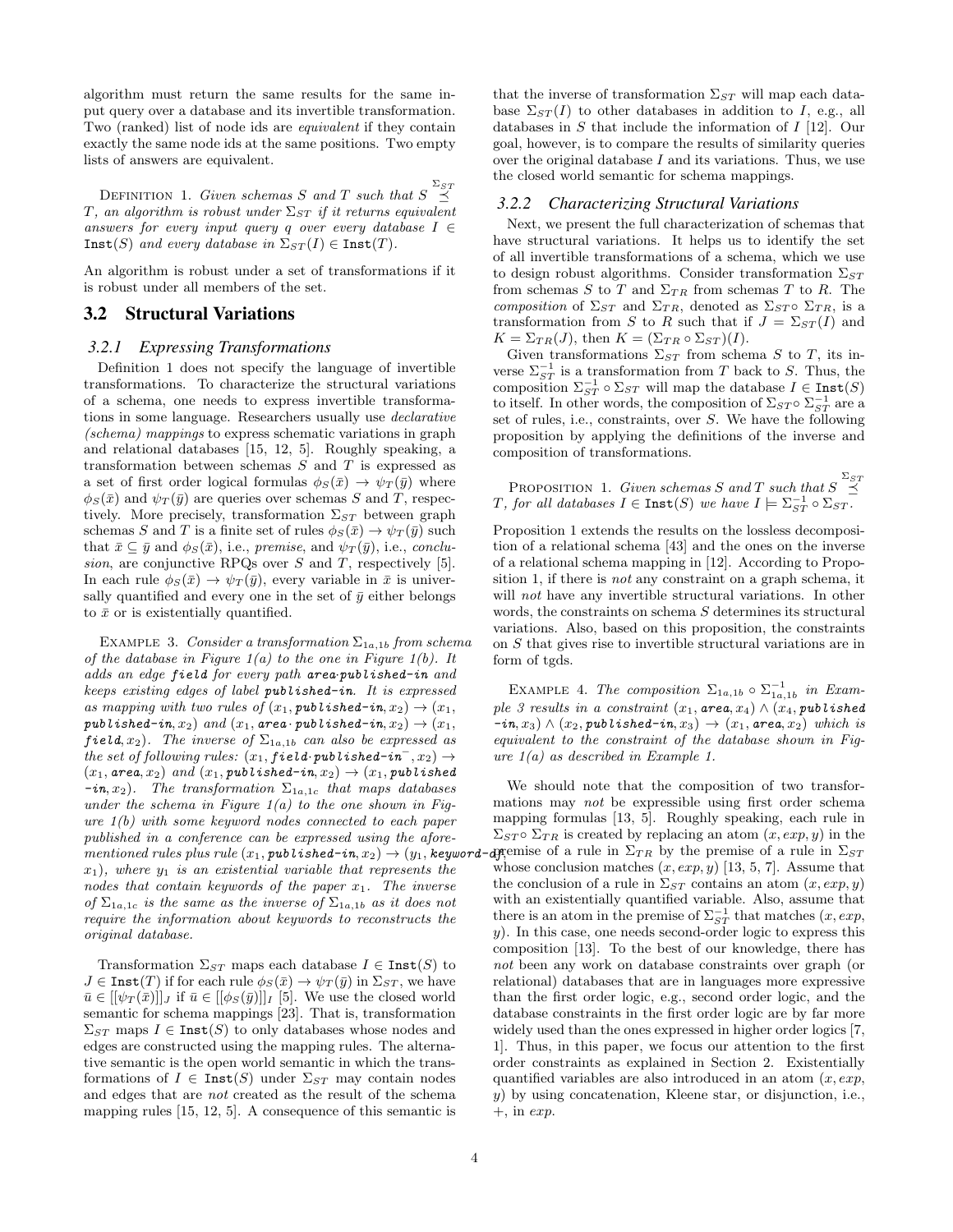If the atoms in the premise of  $\Sigma_{ST}^{-1}$  match the atoms with only universally quantified variables in the conclusion of  $\Sigma_{ST}$ , their compositions can be expressed using the (first order) tgds as defined in Section 2 [13, 5]. For instance, as shown in Example 4, the composition of transformation  $\Sigma_{1a,1b}$  and its inverse and transformation  $\Sigma_{1a,1c}$  and its inverse can be expressed as such tgd constrains . In this case the shared atoms between the premises of rules in  $\Sigma_{ST}^{-1}$  and the conclusions of rules in  $\Sigma_{ST}$  will be in form of  $(x, l, y)$  or  $(x, l^{-1}, y)$  where l is a label in schema T. In this case, each rule in  $\Sigma_{ST} \circ \Sigma_{ST}^{-1}$  is created by replacing an atom  $(x, l, y)$ in the premise of a rule in  $\Sigma_{ST}^{-1}$  by the premise of each rule in  $\Sigma_{ST}$  whose conclusion matches  $(x, l, y)$  (or  $(x, l^{-1}, y)$  by exchanging the positions of  $x$  and  $y$ ). This method naturally extends to the atoms of form  $(x, l^{-1}, y)$  in the premise of rules in  $\Sigma_{ST}^{-1}$ .

Consider a transformation  $\Sigma_{ST}$  from S to T where the conclusions of a rule  $\alpha$  in  $\Sigma_{ST}$  contain an existentially quantified variable z. Given  $I \in \text{Inst}(S)$ , the nodes in databases  $\Sigma_{ST}(I)$  created as the result of applying  $\alpha$  to I and correspond to  $z$  do not have any fixed ID (or value if applicable) as they do *not* correspond to any node in I. Thus,  $\Sigma_{ST}(I)$ will contain more than a single database. Since a transformation maps a database to multiple ones, its inverse must map multiple databases to a single one. Thus, the inverse can be expressed using a set of rules without any existentially quantified variable in their conclusions. Similar results have been shown for structure of similar types of inverse of schema mappings over relational databases [12]. Thus, the composition of  $\Sigma_{ST}$  and  $\Sigma_{ST}^{-1}$  is a set of rules where the premise of each rule is a conjunctive RPQ and its conclusion is a single RPQ atom in form of  $(x, exp, y)$  where  $exp$ is either l or  $l^-$  where l is a label in S. Hence,  $\Sigma_{ST} \circ \Sigma_{ST}^{-1}$  is a set of full tgds over S.

The set of tgds introduced by Proposition 1 is necessary to have invertible transformations for schema S, but it is not sufficient. We show that S must satisfy an additional group of tgds to have invertible variations. Let  $\sigma$  denote the set of tgd constraints in  $\Sigma_{ST}^{-1} \circ \Sigma_{ST}$ . Given  $\sigma$ , we create another group of tgd constraints over S, denoted as  $\sigma^*$ , as follows. For each tgd constraint in  $\sigma$  whose conclusion is in the form of  $\chi_1(x, y) \to (x, l^-, y)$ , we replace it with constrain  $\chi_1(y, x) \to (y, l, x)$ . Then, for all tgds with the same atom in their conclusions, i.e.,  $\chi_1(x, y) \to (x, l, y), ..., \chi_m(x, y) \to$  $(x, l, y)$  in  $\sigma$ , we construct the constraint  $(x, l, y) \rightarrow \chi_1(x,$  $y) \vee ... \vee \chi_m(x, y)$ . For each label l' in  $\mathcal{L}_S$  that does not appear in a conclusion of any constraint in  $\sigma$ , we create the constraint  $(x, l', y) \rightarrow$  FALSE, which means that there is *not* any database in  $\text{Inst}(S)$  with any edge whose label is  $l'$ .

PROPOSITION 2. Given transformations  $\Sigma_{ST}$  from S to T and  $\Sigma_{TS}$  from T to S, let  $\sigma$  denote  $\Sigma_{ST} \circ \Sigma_{TS}$ .  $\Sigma_{ST}$  is invertible with inverse  $\Sigma_{TS}$  if and only if, for every database  $I \in \text{Inst}(S)$ , we have  $I \models \sigma \wedge \sigma^*$ .

In the rest of this paper, we refer to an invertible transformation simply as a transformation. Table 1 summarizes the notations used in our framework.

#### *3.2.3 Identifying Inverses*

Over relational databases, there has been numerous works on identifying and computing (somewhat) inverses of a transformation [12, 14, 4]. Relational transformation, however, lacks the notion of recursion. Hence, we cannot use the

Table 1: Summary of the notations.

| Notation                        | Definition                                  |
|---------------------------------|---------------------------------------------|
| Inst(S)                         | Databases of schema $S$                     |
| $\Sigma_{ST}$                   | Transformation from schema $S$ to $T$       |
| $\Sigma_{ST}(I)$                | Transformations of I based on $\Sigma_{ST}$ |
| $\Sigma_{ST}^{-1}$              | The inverse of $\Sigma_{ST}$                |
| $\Sigma_{ST} \circ \Sigma_{TR}$ | The composition of transformations          |

proposed methods to compute the inverse of any transformation written using navigation language such as RPQ. To adopt existing methods, we reduce the RPQ as described in Section 2 to the following grammar.

$$
p := \epsilon \mid a \ (a \in \mathcal{L}) \mid a^{-} \ (a \in \mathcal{L}) \mid p \cdot p \mid p^{n}
$$

where  $n$  is some constant natural number. We called this query language as reduced-RPQ. That is, the Kleene-star notion is replaced by a path with finite length of  $n$ , and the disjunction is not allowed. In this case, given a transformation whose set of logical formulas are written in *reduced-RPQ*, we can rewrite the transformation to be similar to that of relational. For instance, the reduced-RPQ  $(x, l_1 \cdot l_2, y)$  can be rewritten as  $l_1(x, z) \wedge l_2(z, y)$ , by adding additional node variable z to the formula. Following the method proposed in [12] that define a *canonical*  $S$ -inverse, which is an inverse of a transformation  $T$  (if there is) over a schema  $S$  whose set of constraint is Γ. We must note that the set of tgds in Γ must also be weakly acyclic for Γ to be finite chasable.

Let  $I_R$  be a one-tuple instance containing only the fact  $R(\bar{x})$  where R is a label in S, and  $I_R^{\Gamma}$  be a finite result of chasing  $I_R$  with  $\Gamma$ . Let  $J_R^{\Gamma}$  be a finite result of chasing  $I_R^{\gamma}$  with T. The inverse is a set of full tgds whose L.H.S. contains fact from  $J_R^{\Gamma}$  and R.H.S. contains fact from  $I_R^{\Gamma}$ . Consider that Γ consists of relations of two variables. The chase results in both  $J_R^{\Gamma}$  and  $I_R^{\Gamma}$  also contain relations of two variables. Since each formulas in the inverse is full tgd and each atom is a relation of two variables, e.g.,  $R(x, y)$ , then we can convert these tgds to the one written in conjunctive reduced-RPQ. Nevertheless, computing an inverse is not a subject of this paper, and is open for future work.

### 4. ROBUST SIMILARITY SEARCH

#### 4.1 Robustness of Current Methods

To the best of our knowledge, frequently used structuralbased similarity search algorithms are based on random walk, e.g., RWR [39], pairwise random walk, e.g., SimRank [26] and P-Rank [50], or path-constrained framework, e.g., Path-Sim, [35, 34]. There are other similarity search algorithms that extend the aforementioned algorithms such as common neighbors,  $Katz_{\beta}$  measure, commute time, and sampled set of random paths/walks between nodes [29, 49].

Similarity score computed by algorithms that use random walks and pairwise random walks are largely influenced by the topology of the graph. Because some information preserving transformations may modify the topological structure of a database, a structural-based similarity search algorithms such as RWR and SimRank are not robust under these variations as shown in our empirical studies in Section 6. Similar to these algorithms, there are algorithm that leverage the idea of random walks by randomly picking some walks or paths between two nodes and randomly traversing certain number steps on each walk [49]. The more similar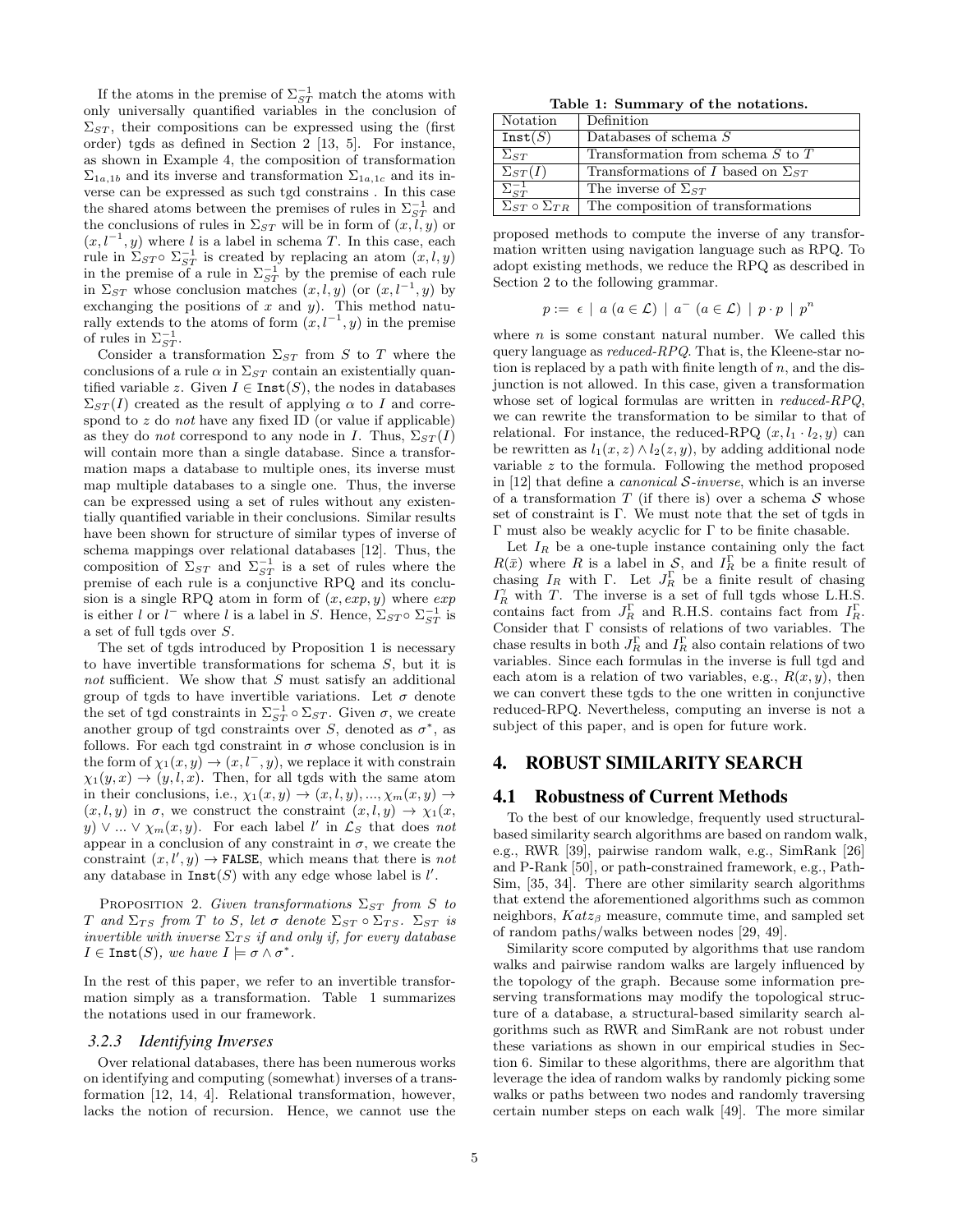two nodes are, the more likely it is for one to reach to one of them by starting from another one using the aforementioned method. As they use similar core ideas to RWR and SimRank to measure the similarity between two nodes, their results are similarly influenced by the invertible transformations that modify the topology of the database. Invertible transformation may change the length and number of paths and walks between two nodes. For example, the length of the path between nodes SIGKDD and Data Mining is one in the database in Figure  $1(a)$  and is two in its variation in Figure 1(b). One may significantly reduce or increase the length of paths between two entities in a database and its invertible transformations using the same type of variations. Thus, these methods may deliver a different similarity scores for the same pairs of nodes over a a database and its invertible transformations.

Two entities may be related via multiple paths in a database where each path may represent a different type of relationship. The degree of similarity between two entities may largely depend on the type of relationship between them. For instance, consider again Figure 1. A user may be interested in finding similar papers based on the conferences in which they are published rather than their common research areas. As another example, consider a database with researchers, conferences in which they publish, and their affiliations. Some users may want to find similar researchers from the point of view of their affiliations and other users may like to find similar ones based on their shared conferences. Thus, one often has to consider the type of relationship between two entities to define an effective similarity metric with a clear semantic. Path-constrained similarity search algorithms, such as PathSim, follow this approach [35, 34]. They allow users to supply a path template, called meta-path, that specifies the type of relationship between entities in their queries. A meta-path in Figure 1 is  $m_1$ : published-in · published-in<sup>−</sup>, which reflects the relationship between two papers through the conference in which they are both published. Each instance of a meta-path in database  $D$  is a path in  $D$  whose sequence of edge labels match the sequence of labels in the meta-path. For example, Similarity Mining·published-in·SIGKDD·published-in<sup>−</sup>·  $SimRank$  is an instance of  $m_1$  in Figure 1(b). The PathSim score of entities  $u$  and  $v$  in a database  $D$  given a meta-path p is

$$
\sin_p(u, v, D) = \frac{2 \times |u \leadsto_p v|}{|u \leadsto_p u| + |v \leadsto_p v|} \tag{1}
$$

where  $|u \leadsto_{p} v|, |u \leadsto_{p} u|$  and  $|v \leadsto_{p} v|$  denote the numbers of  $(u, p, v)$ ,  $(u, p, u)$  and  $(v, p, v)$  path instances in D, respectively. The robustness of PathSim or other path-constrained similarity search methods largely depends on the representation of the underlying relationships.

Example 5. Consider two representations of bibliographic data in Figure 1. Suppose a user wants to find similar research areas to Data Mining based on their shared conferences. In Figure 1(a), the user uses the meta-path  $p_1$ : area  $\cdot$  published-in  $\cdot$  published-in<sup>-</sup>  $\cdot$  area<sup>-</sup> to represent the relationship and compute similarity scores between research areas. PathSim then finds Data Mining more similar to Info Retrieval than to Databases. However, in Figure  $1(b)$ , the same user may use the meta-path  $p_2$ : field· field<sup>-</sup> to compute similarity scores between research areas. This

meta-path finds that both Info Retrieval and Databases are equally similar to Data Mining.

## 4.2 Achieving Robustness

Example 5 illustrates that there may not be any metapath over some representations of a dataset to express a desired relationship. If a user wants to find the similarity of research areas based on their shared conferences, she can use  $p_2$  over the representation in Figure 1(b), but she cannot find any meta-path in Figure 1(a) that expresses such a relationship. A candidate could be  $p_1$  but it has additional information of the set of papers published in the conferences. On the other hand, the user may like to measure the similarities of research areas based on their shared conferences and the papers published in those conferences; therefore, she uses meta-path  $p_1$  in Figure 1(a). Nevertheless, there is not any meta-path in Figure 1(b) that exactly expresses that relationship. The user should use the expression that also includes information about publications, and the represented relationship should be based on shared conferences.

One may solve this problem by using a language that is more expressive than the set of meta-paths to express relationships between entities in a database.

EXAMPLE 6. Following Example 5, one can create an equivalent relationship to the one expressed by  $p_2$  in Figure 1(a) by modifying  $p_1$  to treat the set of all paths through some papers from a conference to a research area as a single path, i.e, skip details of entities visited along those paths.

The resulting pattern from Example 6 considers only the existence of a connection between a research area and a conference in the database as opposed to  $p_1$  that takes into account all papers that connect a research area to a conference. This pattern intuitively represents an equivalent relationship over Figure 1(a) to the one conveyed by  $p_2$  over Figure 1(b). Hence, one has to define and add an operation that implements the aforementioned skipping behavior to the language that describes relationships between entities.

EXAMPLE 7. Following Example 5, one can modify  $p_2$  to be able to visit the publications of conference while visiting a conference. This way, we will get a relationship between two research areas that takes into consideration both the conferences and publications shared between the them in Figure  $1(b)$ . The resulting pattern in Figure  $1(b)$  expresses an equivalent relationship to what  $p_1$  represents over Figure  $1(a)$ .

Following this approach, one should be careful not to increase the expressivity of the relationship language too much as it takes a long time to find all instances of a complex pattern and compute its similarity score in a large database.

We present a new relationship language that is expressive enough to represent equivalent relationships across various representations of the same dataset. We also show that using this relationship language, there is a similarity algorithm that returns equal similarity scores between every pair of corresponding entities over different representations of the same information. More precisely, an algorithm that computes a similarity score using Equation 1 where  $p$  is written in our proposed language is structurally robust.

To implement the solution presented in Example 7, one may use the idea of nested operation in the nested regular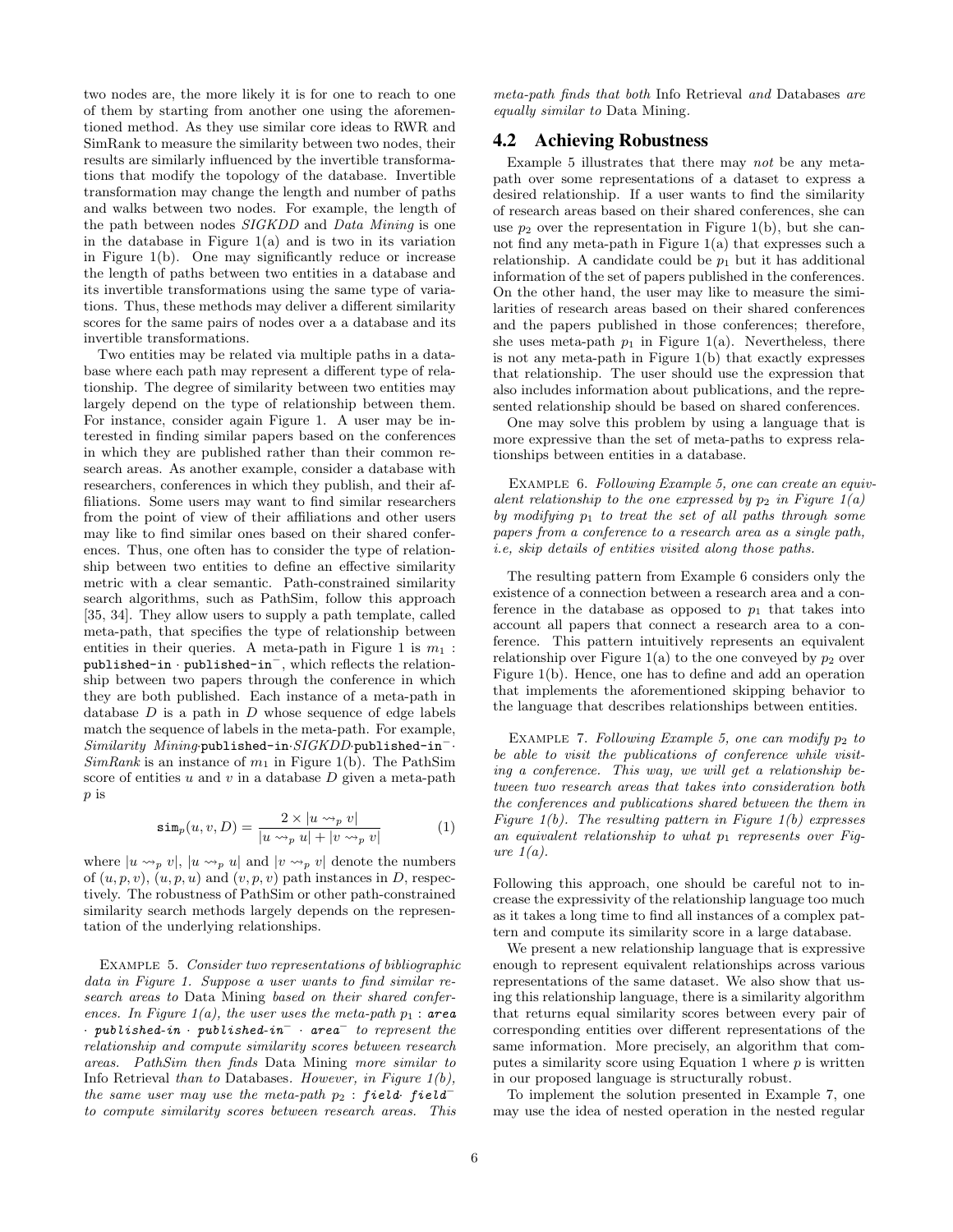expression (NRE) language  $[5]$ . Let  $[p]$  denote a nested path of p where a path  $(u, [p], u)$  exists if and only if there exists a node v such that a path  $(u, p, v)$  exists. To achieve same results as  $p_1$  over Figure 1(a), the user should use the pattern  $p_4$  : field· [published-in<sup>-</sup>] · [published-in<sup>-</sup>] · field<sup>-</sup> to compute similarity score between research areas. That is, similar research areas are based on shared conferences, and the strength of this relation is based on the number of publications published in that conferences.

We define the extension to NRE namely *rich-relationship*  $expression (RRE)$ , over schema  $S$  as

$$
p := \epsilon \mid a \ (a \in S) \mid p^- \mid p \cdot p \mid p + p \mid [p] \mid \lceil [p] \rfloor
$$

where  $[~]$  denotes a nested operation and  $\lceil~|~|$  denotes a skip operation.

Since Equation 1 used the number of instances of a specified relationship pattern when calculating the similarity score, we define an instance of an RRE as follows. An instance of some RRE in a graph database  $D$  is a ternary relation  $(u, v, s)$  representing a graph traversal over D from node u to node v whose actual traversal are recorded in a sequence s. Each entry in the recorded sequence s is either a node id, an edge label or a string of pattern. Equivalence between two RRE instances is defined naturally by entry-wise comparison.

Given a sequence  $s = \langle s_1, ..., s_m \rangle$  and  $t = \langle t_1, ..., t_n \rangle$  of m and *n* entries, respectively, let  $s \bullet t = \langle s_1, ..., s_m, t_2, ..., t_n \rangle$ which is defined only if  $s_m = t_1$ ; and let  $\bar{s} = \langle s_m, ..., s_1 \rangle$ where, for each  $i = 1...m$ ,  $\dot{s}_i = s_i$  if  $s_i$  represents a node and  $\dot{s}_i = s_i^-$  otherwise. A set of instances of an RRE p in a database D in schema S, denoted by  $\mathcal{I}_D(p)$ , is defined as follows. For a given label  $a \in S$ , arbitrary RREs p,  $p_1$  and  $p_2$  over S, we have

$$
\mathcal{I}_D(\epsilon) = \{(u, u, \langle u \rangle) \mid u \text{ is a node in } D\}
$$
  
\n
$$
\mathcal{I}_D(a) = \{(u, v, \langle u, a, v \rangle) \mid (u, a, v) \in D\}
$$
  
\n
$$
\mathcal{I}_D(p^-) = \{(v, u, \bar{s}) \mid (u, v, s) \in \mathcal{I}_D(p)\}
$$
  
\n
$$
\mathcal{I}_D(p_1 \cdot p_2) = \{(u, v, s_1 \bullet s_2) \mid \forall w, (u, w, s_1) \in \mathcal{I}_D(p_1) \text{ and } (w, v, s_2) \in \mathcal{I}_D(p_2)\}
$$
  
\n
$$
\mathcal{I}_D(p_1 + p_2) = \{(u, v, s) \mid (u, v, s) \in \mathcal{I}_D(p_1) \cup \mathcal{I}_D(p_2)\}
$$
  
\n
$$
\mathcal{I}_D(p^*) = \{(u, v, s) \mid (u, v, s) \in \mathcal{I}_D(\epsilon) \cup \mathcal{I}_D(p) \cup \mathcal{I}_D(p^2) \cup ... \}
$$
  
\n
$$
\mathcal{I}_D(\lceil p \rfloor) = \{(u, v, \langle u, \tilde{p}, v \rangle) \mid \exists s, (u, v, s) \in \mathcal{I}_D(p)\}
$$
  
\n
$$
\mathcal{I}_D(p) = \{(u, u, s \bullet \langle v, u \rangle) \mid \forall v, (u, v, s) \in \mathcal{I}_D(p)\}
$$

where  $p^n$  is a concatenation of n p's, and  $\tilde{p}$  is a string of a copy of p with all  $\lceil \int \rceil$  removed, e.g.,  $\lceil \lceil a \cdot b \rceil \rceil = a \cdot b$ . We define the definition of instances of an RRE for a particular pair of nodes  $u$  and  $v$  in database  $D$  such that

$$
\mathcal{I}_D^{u,v}(p)=\{(u,v,s) \ | \ \forall s, (u,v,s) \in \mathcal{I}_D(p)\}.
$$

Further, if a database  $D$  is clear from context, we may write  $\mathcal{I}_D^{u,v}(p)$  and  $\mathcal{I}_D(p)$  simply as  $\mathcal{I}^{u,v}(p)$  and  $\mathcal{I}^{u,v}(p)$ , respectively. For the remaining of this paper, we assume all relationships are RREs.

Given a transformation  $\gamma : \phi(\bar{x}) \to (x_1, a, x_2)$ , one can construct an undirected graph  $G_{\gamma} = (V, E)$  such that  $V =$  $\{\bar{x}\}\$ and E is a set of an edge  $(x_i, p, x_j)$  where  $(x_i, p, x_j)$  is an atom in  $\phi(\bar{x})$ . We say that  $\gamma$  is acyclic if  $G_{\gamma}$  contains no cycle. In the following theorem, we assume that the premise of every transformations are acyclic.

THEOREM 1. Given schemas  $S$  and  $T$ , for every transformation  $\Sigma_{ST}$  and every pattern p over S, there exists a pattern  $p'$  over T such that, for every database  $D \in \texttt{Inst}(S)$ and  $J \in \Sigma_{ST}(D)$   $\forall u, v \in D$ ,  $|\mathcal{I}_{D}^{u,v}(p)| = |\mathcal{I}_{J}^{u,v}(p')|$ .

First, we prove the following proposition.

PROPOSITION 3. Given a schema S,  $a \in S$ , p,  $p_1$  and  $p_2$ are arbitrary RREs over S, and a database  $D \in \text{Inst}(S)$ where nodes  $u$  and  $v$  are in  $D$ , the following properties hold. (1) If  $\mathcal{I}_D^{u,v}(p) \neq \emptyset$ , then  $|\mathcal{I}_D^{u,v}(\lceil [p] \rceil)| = 1$ .

- 
- Otherwise,  $|\mathcal{I}_D^{u,v}(\lceil [p] \rceil)| = 0.$
- (2)  $\mathcal{I}_D^{u,v}(\lceil [a] \rfloor) = \mathcal{I}_D^{u,v}(a)$
- $|\mathcal{I}_{D}^{u,v}(p_1 \cdot p_2)| = \sum_{w \in D} |\mathcal{I}_{D}^{u,w}(p_1)| |\mathcal{I}_{D}^{w,v}(p_2)|$ (4) If  $(u, p_1, v) \in D$  iff  $(u, p_2, v) \in D$ , then  $|\mathcal{I}_D^{u,v}(\lceil p_1 \rfloor)|$
- $=|\mathcal{I}_D^{u,v}(\lceil [p_2 \rfloor]|).$
- (5)  $|\mathcal{I}_D^{u,u}([p])| = |\mathcal{I}_D^{u,u}(p \cdot \lceil [p^-] \rceil)|$

PROOF. For  $(1)$  and  $(2)$ , the statements hold directly from definitions of path instances. For (3), proofs are done by counting. For (4), assume  $\exists (u, p_1, v) \in D$ . We have  $(u, p_1, v) \in D$  iff  $(u, p_2, v) \in D$ , and so  $\mathcal{I}_D^{u,v}(p_1) \neq \emptyset$  iff  $\mathcal{I}_{D}^{u,v}(p_2) \neq \emptyset$ . That is,  $|\mathcal{I}_{D}^{u,v}(\lceil [p_1 \rfloor])| = 1$  iff  $|\mathcal{I}_{D}^{u,v}(\lceil [p_2 \rfloor])| =$ 1. Otherwise,  $\mathcal{I}_{D}^{u,v}(p_1) = \mathcal{I}_{D}^{u,v}(p_2) = \emptyset$ , and so  $|\mathcal{I}_{D}^{u,v}(\lceil p_1 \rfloor)|$  $= |I_{D}^{u,v}(\lceil [p_2 \rfloor])| = 0$ . For (5), by definitions,  $(u, p, v) \in$ D iff  $(u, \widetilde{p}, v)$  iff  $(v, \widetilde{p^-, u})$ . Hence,  $|\mathcal{I}_u^{u,u}([p])| = |\{(u, u, v)\}|\leq \sqrt{2\pi}$  $s \bullet \langle v, u \rangle) \mid \forall v, (u, v, s) \in \mathcal{I}_D(p) \}| = |\{(u, u, s \bullet \langle v, p^{-}, u \rangle)\}|$ ) | ∀v,  $(u, v, s) \in I_D(p)$ }| = |{ $(u, u, s \bullet \langle v, p^{-}, u \rangle)$  | ∀v, $(u, v, \rangle)$  $s) \in \mathcal{I}_D(p)$  and  $(v, u, \langle v, \widetilde{p^-}, u \rangle) \in \mathcal{I}_D(\lceil [p^- \rfloor \rceil)\rceil = |\mathcal{I}_D^{u, u}(p \cdot \widetilde{p^-}, u)|)$  $\lceil (p^{-} \rfloor \rceil).$ 

Then, we prove the theorem.

PROOF. If every label in the pattern  $p$  exists in both schemas S and T, we have that, for each label  $a \in S$  appearing in  $p, \forall u', v' \in D, (u', a, v') \in D$  iff  $(u', a, v') \in \Sigma_{ST}(D)$ . Clearly,  $|\mathcal{I}_{D}^{u,v}(p)| = |\mathcal{I}_{\Sigma_{ST}(D)}^{u,v}(p)|.$ 

Suppose  $p = \lfloor r \rfloor$  for some pattern r over S. By Proposition 3(4), if there exists a pattern r' over T s.t.  $|\mathcal{I}_D^{u,v}(r)| > 0$ iff  $|\mathcal{I}_{\Sigma_{ST}(D)}^{u,v'}(r')| > 0$ , we have  $|\mathcal{I}_{D}^{u,v}(p)| = |\mathcal{I}_{\Sigma_{ST}(D)}^{u,v'}(|[r']|)|$ . Also, by Proposition 3(5), one may write  $p \cdot \lceil \lceil p^- \rceil \rfloor$  instead of  $[p]$ . Hence, we may consider a pattern p without any use of  $\lceil \int \rceil$  or  $\lceil \cdot \rceil$ . Further, since  $\mathcal{I}(p*) = \mathcal{I}(\epsilon) \cup \mathcal{I}(p) \cup \mathcal{I}(p^2) \cup ...$ if there exists p' such that  $|\mathcal{I}_{D}^{\bar{u},v}(p)| = |\mathcal{I}_{\Sigma_{ST}(D)}^{u,v}(p')|$ , then  $|\mathcal{I}_{D}^{u,v}(p^*)| = |\mathcal{I}_{\Sigma_{ST}(D)}^{u,v}(p'^*)|$ . Hence, we may also consider a pattern p without the use of ∗.

Assume  $p = p_1 + \ldots + p_m$  where  $p_1, \ldots, p_m$  are distinct and contain no '+'.

We first show that, for each  $i = 1...m$ , there exists a pattern  $p'_i$  over T s.t.  $\forall u, v \in D, |\mathcal{I}_{D}^{u,v}(p_i)| = |\mathcal{I}_{\Sigma_{ST}(D)}^{u,v}(p'_i)|$ using strong induction over the number of concatenations in  $p_i$ .

Clearly, if  $p_i = a$  or  $p_i = a^-$  where  $a \in S$  and  $a \in T$ , then the statement holds. Otherwise, since  $\Sigma_{ST}$  is information preserving, there exists  $k > 0$  transformation rules in its inverse s.t.  $\phi_1(x_1, x_2, \bar{x}) \to (x_1, a, x_2), ..., \phi_k(x_1, x_2, \bar{x}) \to (x_1,$  $a, x<sub>2</sub>$ ). Because each rule is acyclic, one can construct a pattern  $p'_{i,j}$  that traverses  $\phi_j(\bar{x})$  from  $x_1$  to  $x_2$  for each  $j = 1...k$ . We have that,  $\forall u, v \in D$ ,  $(u, a, v) \in D$  iff  $\bigvee_{j=1...k} \phi_j(u, v, \bar{x})$ iff  $(u, p'_{i1} + ... + p'_{ik}, v) \in \Sigma_{ST}(D)$ . Let  $p'_{i} = \lceil p'_{i1} + ... + p'_{ik} \rceil$ . By Proposition 3(4),  $|\mathcal{I}_{D}^{u,v}(p_i)| = |\mathcal{I}_{\Sigma_{ST}(D)}^{u,v}(p_i)|$ . The proof extends for the case where  $p = a^{-}$ .

Suppose the statement holds for any  $p_i$  that contains up to k concatenations. Without losing generality, let  $p_i =$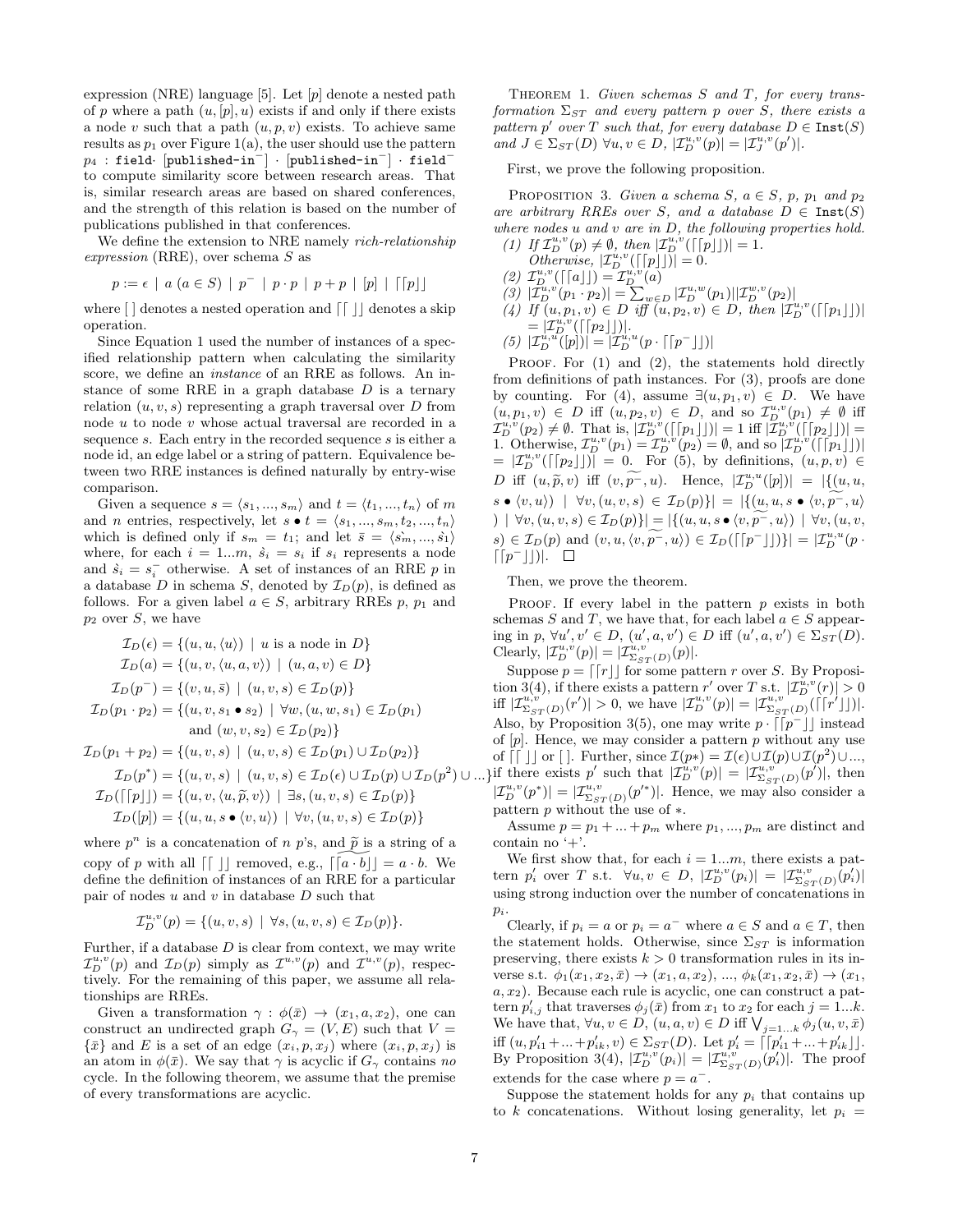$p_{i,1} \tcdot p_{i,2}$ , for some  $p_{i,1}, p_{i,2} \neq \epsilon$ , containing  $k+1$  concatenations. Hence,  $p_{i,1}$  and  $p_{i,2}$  contain at most k concatenations. Consider that,  $\forall u, v, w \in D$ , there exists  $r_{i1}$  and  $r_{i2}$ in  $T(D)$  s.t.  $|\mathcal{I}_{D}^{u,w}(p_{i1})| = |\mathcal{I}_{\Sigma_{ST}(D)}^{u,w}(r_{i1})|$  and  $|\mathcal{I}_{D}^{w,v}(p_{i2})|$  =  $|\mathcal{I}_{\Sigma_{ST}(D)}^{w,v}(r_{i2})|$ . Thus  $|\mathcal{I}_{D}^{u,v}(p)| = \sum_{w \in D} |\mathcal{I}_{D}^{u,w}(p_{i1})| |\mathcal{I}_{D}^{w,v}(p_{i2})|$  $=\sum_{w\in\Sigma_{ST}(D)}^{\infty}|\mathcal{I}_{T(D)}^{u,w}(r_{i1})||\mathcal{I}_{\Sigma_{ST}(D)}^{w,v}(r_{i2})|=|\mathcal{I}_{\Sigma_{ST}(D)}^{u,v}(r_{i1}\cdot r_{i2})|.$ That is,  $p'_i = r_{i1} \cdot r_{i2}$  satisfies the claim.

Next we show that  $p'_j = p_i$ , for each  $i \neq j$ . Consider if  $p'_j = p'_i$ , where  $i \neq j$ , and there is no other such  $p'_j$ . There must exist a transformation rule in the inverse of  $\Sigma_{ST}$ that maps to multiple labels in  $S$ , and there is no rule that maps to each of those labels. Hence,  $\Sigma_{ST}$  is not information preserving.

Using an induction over the number of disjunction over  $p$ , we have that there exists a pattern  $p' = p'_1 + ... + p'_k$  s.t. the theorem holds.  $\square$ 

We restrict our attention to transformation with an acyclic premise in order to reduce the expressivity of the relationship language and keep the computation of similarity scores efficient. A cyclic premise allows multiple traversals from one variable to another along the premise, and requires an indicator in the relationship language where two variables along the traversal are the same, e.g., starting and ending nodes in a cycle are the same. For instance, consider the relationship pattern representing the premise of a cyclic tgd  $(x_1, \mathbf{a}, x_2) \wedge (x_2, \mathbf{b}, x_3) \wedge (x_3, \mathbf{c}, x_4) \wedge (x_1, \mathbf{d}, x_3) \wedge (x_2, \mathbf{e}, x_4)$  $\rightarrow$   $(x_1, \mathbf{f}, x_4)$ . It is not possible to rewrite this pattern to an equivalent one without a conjunction  $(∧)$ . That is, the premise must be rewritten in the form  $(x_1, exp, x_4)$  for some RRE *exp*. For instance, to remove the conjunction between in  $(x_1, \mathbf{a}, x_2) \wedge (x_2, \mathbf{b}, x_3)$ , one may write  $(x_1, \mathbf{a} \cdot \mathbf{b}, x_3)$ . However, because  $x_2$  is specified in  $(x_2, \mathbf{e}, x_4)$ ,  $x_2$  cannot be removed, and so this conjunction is necessary. Hence, the language to properly express this relationship pattern should be a conjunctive RRE expression. By adding conjunction to the relationship language, as the patterns become more complex, it will take longer to compute the similarity scores between nodes. The result of Theorem 1 extends for general tgd constraints if conjunction is added to our proposed relationship language.

The following is an immediate result of Theorem 1.

Corollary 1. Given a database D of a schema S, for every transformation  $\Sigma_{ST}$  for some schema T, there is a mapping M between the set of patterns over S and the set of patterns over  $T$  such that, for a given pattern  $p$  over  $S$ , we have that  $\forall D \in \text{Inst}(S), \ \forall u, v \in D, \ \text{sim}_p(u, v, D) =$  $sim_{M(p)}(u, v, \Sigma_{ST}(D)).$ 

Corollary 1 guarantees that, for each pairs of entities  $u$  and  $v$  and pattern  $p$  between them over a dataset, one can always find a equivalent pattern with equal similarity score to  $p$  between  $u$  and  $v$  on other variations of the database. Hence, the returned ranked list of answers to a similarity query across databases under this transformation are always the same. We call the algorithm that uses Equation 1 to compute similarity on RRE patterns Relationship-Similarity (RelSim).

One may define RWR or SimRank scores between entities based on a particular relationship pattern between entities [35]. RWR computes a similarity score between nodes  $u$ and  $v$  in a dataset using the steady-state probability that a random walk from  $u$  will stay at  $v$ . SimRank, on the other

hand, computes the score based on the probability that two random walks from u and v are met at a vertex in the data graph. Technically, the probability of a random walk from  $u$ to v computes the chance that the walk from u hops from a node to its neighbor repeatedly until reaching  $v$ . Each hop, hence, is intuitively defined as a single edge between two nodes. However, when given a relationship pattern, a hop is defined only if there is a walk that follows and completes the given pattern from one node to another node. Following this idea, we can use the same measurement as SimRank and RWR to compute similarity scores over a relationship pattern as similarly specified in RelSim. Using a similar proof to Theorem 1, we prove the following proposition. Let  $RWR_p(u, v, D)$  and  $SimRank_p(u, v, D)$  denote a similarity score between nodes  $u$  and  $v$  computed using RWR and SimRank scoring function that only consider walks that follows RRE  $p$ .

PROPOSITION 4. Given a database instance D of a schema S, for every transformation  $\Sigma_{ST}$  for some schema T, there is a mapping M between a set of patterns over S and a set of patterns over  $T$  such that, for a given pattern  $p$  over  $S$ , we  $have \forall D \in \text{Inst}(S), \forall u, v \in D, \text{RWR}_p(u, v, D) = \text{RWR}_{M(p)}(u,$  $v, \Sigma_{ST}(D))$  and  $SimRank_p(u, v, D) = SimRank_{M(p)}(u, v, \Sigma_{ST}(D)).$ 

PathSim is shown to be more effective than RWR and SimRank [35]. Thus, we focus on our extension of PathSim.

#### 4.3 Computing Similarity Scores

For an expression with only concatenations, the number of RRE instances can be computed using commuting matrix [35]. Given labels  $l_1, ..., l_m$  in a schema S, a commuting matrix of an expression  $p = l_1 \cdot ... \cdot l_m$  over database D is  $M_p = A_{l_1} A_{l_2} ... A_{l_m}$  where  $A_{l_i}$  is an adjacency matrix that represents a number of edges of label  $l_i$  between pairs of nodes in D. Each entry  $\mathbf{M}_p(u, v)$  represents the number of instances of  $p$  from node  $u$  to node  $v$  in  $D$ . Given a commuting matrix, we can compute a similarity score  $\sin_n(u, v, D)$ as  $\frac{2M_p(u,v)}{M_p(u,u)+M_p(v,v)}$  [35].

We extend the computation of commuting matrix for RRE expressions as follows. Given matrices **X** and **Y**, let  $>$  be a boolean operation such that each entry  $(i, j)$  of  $X > Y$ is 1 if  $\mathbf{X}(i, j) > \mathbf{Y}(i, j)$  or 0 otherwise, and  $\mathbf{diag}\{\mathbf{X}\}\$  denote a diagonal matrix of  $X$ . Given a label a and arbitrary expressions  $p, p_1$  and  $p_2$  over database  $D$  in schema  $S$ , we  $h$ ave  $\mathbf{M}_a = \mathbf{A}_a, \ \mathbf{M}_{p^-} = \mathbf{M}_p^T, \ \mathbf{M}_{p_1 \cdot p_2} = \mathbf{A}_{p_1} \mathbf{A}_{p_2}, \ \mathbf{M}_{p_1 + p_2}$  $= \mathbf{A}_{p_1} + \mathbf{A}_{p_2}$  if  $p_1 \neq p_2$ ,  $\mathbf{M}_{p_1+p_2} = \mathbf{A}_{p_1} = \mathbf{A}_{p_2}$  if  $p_1 = p_2$ ,  $\mathbf{M}_{\left\lceil\left\lceil p\right\rceil\right\rceil} = \mathbf{M}_p > \mathbf{0}, \text{ and } \mathbf{M}_{\left\lceil p\right\rceil} = \textbf{diag}\{\mathbf{M}_p(\mathbf{M}_p^T > \mathbf{0})\}$  where 0 denotes a matrix whose entries are zero.

Since computing a commuting matrix for RRE expressions  $p$  over database  $D$  still follow standard matrix operations, the complexity is bounded by  $O(m|V|^3 + n|V|^2)$  where m denotes the number of matrix multiplications, e.g., the number of concatenations and nested operations in  $p$ ,  $n$  denotes number of other operations, and  $|V|$  denotes the number of nodes in D. Therefore, RelSim still has the same complexity as that of PathSim.

Nevertheless, one may reduce the complexity by exploiting the use of parenthesis when constructing an expression p. For instance, consider an expression  $p = l_1 \cdot l_2 + l_1 \cdot l_3$ for some labels  $l_1$ ,  $l_2$  and  $l_3$ . The commuting matrix for p can be computed as  $A_{l_1}A_{l_2} + A_{l_1}A_{l_3}$ . One may rewrite p as  $l_1 \cdot (l_2 + l_3)$  which can be computed as  $\mathbf{A}_{l_1}(\mathbf{A}_{l_2} + \mathbf{A}_{l_3})$ .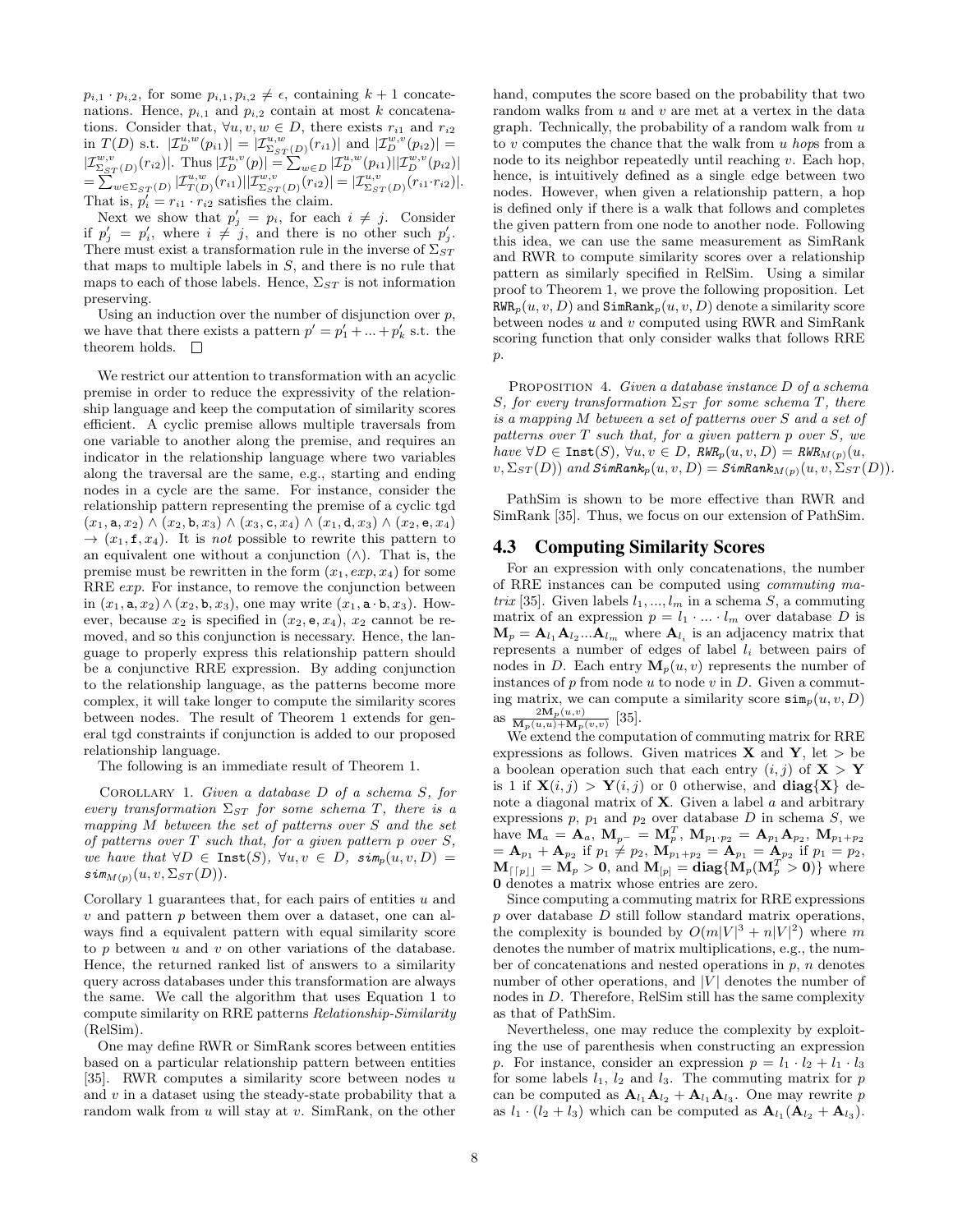Hence, the latter helps reduce the required matrix operations by one multiplication. One may also use sparse matrices operations or any existing fast matrices multiplication to reduce the time complexity [45]. Further, consider that certain patterns (or sub-patterns) may be frequently used. Their commuting matrices, hence, are repeatedly constructed. To reduce such repetitive computation and overall running time, we may pre-materialize those matrices then look them up in later computation. For instance, one can pre-materialize and store all commuting matrices  $M_{l_1\ldots l_p}$  of pattern  $l_1 \cdot l_2$ , for every pair of labels  $l_1$  and  $l_2$ . To compute instances of pattern  $a \cdot b \cdot c$ , one only needs to look up  $\mathbf{M}_{a \cdot b}$ and  $M_{b,c}$  and performs a single multiplication  $M_{a,b}M_{b,c}$ . Nevertheless, we do not explain and discuss any details of such optimization as it is out of the scope of this paper. To compute the similarity scores using patterns with kleenestar  $p^*$ , one has to consider all possible repetition of  $p$  as we have  $\mathcal{I}(p^*) = \mathcal{I}(\epsilon + p + p \cdot p + \ldots)$ . To compute such patterns efficiently, we limit the maximum number of repetitions in  $p^*$  to a given number.

## 5. SIMPLIFYING RelSim

The relationship language presented in Section 4, is relatively complicated and hard to construct or interpret for average users. For instance, an RRE  $p_4$ : field· [pubslihed-in<sup>-</sup>]  $\cdot$  [pubslihed-in<sup>-</sup>] $\cdot$  field<sup>-</sup> is less intuitive than an RRE  $p_2$  : field·field<sup>−</sup> over Figure 1(b). Generally, users would like to spend less effort to express their queries. One way to achieve this goal is to enable users to submit their patterns using a relatively smaller and intuitive subset of operations in our proposed pattern language such as concatenation. In addition, users may also like to measure the degree of similarity of two entities using a set of related relationships to get a more holistic view of their similarities. For example, users may want to use both  $p_2$  and  $p_4$  to compute similarity between pairs of research areas over Figure 1(b) to find the overall similarity of research areas. In this section, we propose a robust similarity search algorithm whose input is an RRE pattern that uses only concatenations and/or reverse traversals. We call such a pattern simple. Our algorithm leverages the constrains in the database to generate a set of patterns related to the input one and use the full expressivity of RRE. Our algorithm, then, compute and aggregate the similarity scores of these patterns. This way, the user can both use a relatively simple language to specify relationships between entities, which is as simple as the one used by Path-Sim, and take advantage of complex relationships between entities to get effective and robust answers.

Algorithm 1 finds a subset of RREs by minimally modifying a simple pattern given by the user such that the results of Corollary 1 holds for the aggregated scores of all patterns. Each RRE returned by the algorithm represents a relationship pattern that may include or exclude some information to or from the input pattern according to the database constraints.

For instance, given an input  $p_2$ : field· field<sup>-</sup> over Figure 1(b), the algorithm returns a set of RREs including both  $p_2$  and  $p_4$  : field· [published-in<sup>-</sup>] · [published-in<sup>-</sup>] · field<sup>−</sup>. These RREs are then used to compute aggregate scores over each RRE in the returned set using Equation 1.

Specifically, Algorithm 1 takes a simple pattern  $p = l_1 \cdots$  $l_n$  from a user in addition to a database schema  $S = (\mathcal{L}, \Gamma)$ . Let  $(r, i)$  denote an RRE r which is processed up to label  $l_i$ 

## Algorithm 1: Path Modifier

**Input:** schema  $S = (\mathcal{L}, \Gamma)$ , simple pattern  $p = l_1 \cdot ... \cdot l_n$  over S

**Output:** subset  $\mathcal{E}_p$  of RREs over S

1 done  $\leftarrow \{\}$ 

- 2 processing  $\leftarrow \{(\epsilon, 0)\}$  // For each pair  $(r, i) \in processing$ , r denotes an RRE processed up to the position of label  $l_i$ in p
- 3 foreach  $(r, i) \in processing$  do
- 4 | Remove  $(r, i)$  from processing
- $\begin{array}{c|c|c|c} 5 & \text{if } i \geq n \text{ then} \end{array}$ <sup>6</sup> Add r to done
- <sup>7</sup> continue
- 8 Add  $(r \cdot l_{i+1}, i+1)$  to processing
- 
- $\begin{array}{c|c} \mathbf{9} & s \leftarrow l_{i+1} \cdot l_{i+2} \cdot ... l_n \ \mathbf{10} & \textbf{foreach } \gamma \in \Gamma \textbf{ do} \end{array}$ foreach  $\gamma \in \Gamma$ do
- 11  $\mathcal{R} \leftarrow \mathcal{R} \cup \text{SubPathModificationPerConstraint}(\gamma, s)$
- 12 foreach  $j \geq i+1$  do
- $\begin{array}{|c|c|c|}\n 13 & \quad \text{for each}\,\, (l_{i+1}\cdot l_{i+2}\cdot...\cdot l_j,exp')\in \mathcal{R} \text{ do} \end{array}$

$$
14 \quad | \quad | \quad | \quad \text{Add} \ (r \cdot exp', j) \ \text{to processing}
$$

15 return  $\mathcal{E}_p \leftarrow$  done

| Algorithm 2: Sub-path Modifier Per Constraint                                                 |  |  |  |  |  |
|-----------------------------------------------------------------------------------------------|--|--|--|--|--|
| <b>Input:</b> constraint $\gamma$ , simple pattern $s = l'_1 \cdot  \cdot l'_m$               |  |  |  |  |  |
| <b>Output:</b> set $\mathcal{R} = \{(exp, exp')\}$ where $exp'$ is a                          |  |  |  |  |  |
| corresponding RRE to $exp$ which is a sub-path of s                                           |  |  |  |  |  |
| $1 G_{\gamma} \leftarrow$ a graph representing $\phi_{\gamma}$                                |  |  |  |  |  |
| 2 foreach $i > 0, j \geq i$ do                                                                |  |  |  |  |  |
| $exp \leftarrow l'_i \cdot l'_{i+1} \cdot \ldots \cdot l'_i$<br>3                             |  |  |  |  |  |
| if a path exp from some $v_q$ to $v_h$ exists in $G_{pre}(\gamma)$<br>$\overline{\mathbf{4}}$ |  |  |  |  |  |
| then                                                                                          |  |  |  |  |  |
| <b>foreach</b> connected subgraph H of $G_{pre}(\gamma)$ do<br>5                              |  |  |  |  |  |
| Find all RREs $exp': v_q \hookrightarrow_H v_h$ that traverse H<br>6                          |  |  |  |  |  |
| from $v_q$ to $v_h$ and visit each edge of H once                                             |  |  |  |  |  |
| Add $(exp, exp')$ to $\mathcal{R}$<br>$\overline{7}$                                          |  |  |  |  |  |
| Add $(exp^-, exp'^-)$ to $\mathcal{R}$<br>8                                                   |  |  |  |  |  |
|                                                                                               |  |  |  |  |  |



in  $p$ . Given  $(r, i)$ , let s denote the the remaining unprocessed sub-path of p, e.g.,  $s = l_{i+1} \cdot ... \cdot l_n$ . Algorithm 1 examines each sub-path  $exp: l_{i+1} \cdot l_j$  of s for some  $i + 1 \leq j \leq$ n. Then, it uses Algorithm 2 to find a set  $R$  of possible replacement pattern for exp according to each constraint in S (Line 11). If a replacement  $exp^{\prime}$  exists for  $exp$ , the algorithm replaces  $exp$  in s with  $exp'$  and marks that all labels up to  $l_j$  has been processed, e.g.,  $(r \cdot exp', j)$  (Line 14). In addition, the algorithm also keeps the case where  $\exp$  is not replaced, e.g.,  $(r \cdot exp, j)$  or  $(r \cdot l_{i+1}, i+1)$  when consider only  $i = i+1$  (Line 8). Overall, Algorithm 1 fines all possible combinations of replacement over each sub-path of p.

We provide a toy example of running Algorithm 1 as follows. Consider a simple pattern  $p = a \cdot b \cdot c \cdot d$  and a single constraint  $\gamma$ . Starting from ( $\epsilon$ , 0), the algorithm adds (**a**, 1) to processing. Here, we have the remaining unprocessed sup-path  $s = a \cdot b \cdot c \cdot d$  of p. Then the algorithm examines each of following sub-paths of  $s: a, a \cdot b, a \cdot b \cdot c$  and  $a \cdot b \cdot c \cdot d$ . Assume Algorithm 2 returns a set  $\mathcal R$  consisting of  $(a, w_1)$  and  $(a \cdot b \cdot c, w_2)$  for a simple pattern s and constraint  $\gamma$ . Hence, the algorithm adds  $(\mathbf{w}_1, 1)$  and  $(\mathbf{w}_2, 3)$ to processing. Then the algorithm continues with the next member in *processing*. Consider  $(w_1, 1)$  where the remain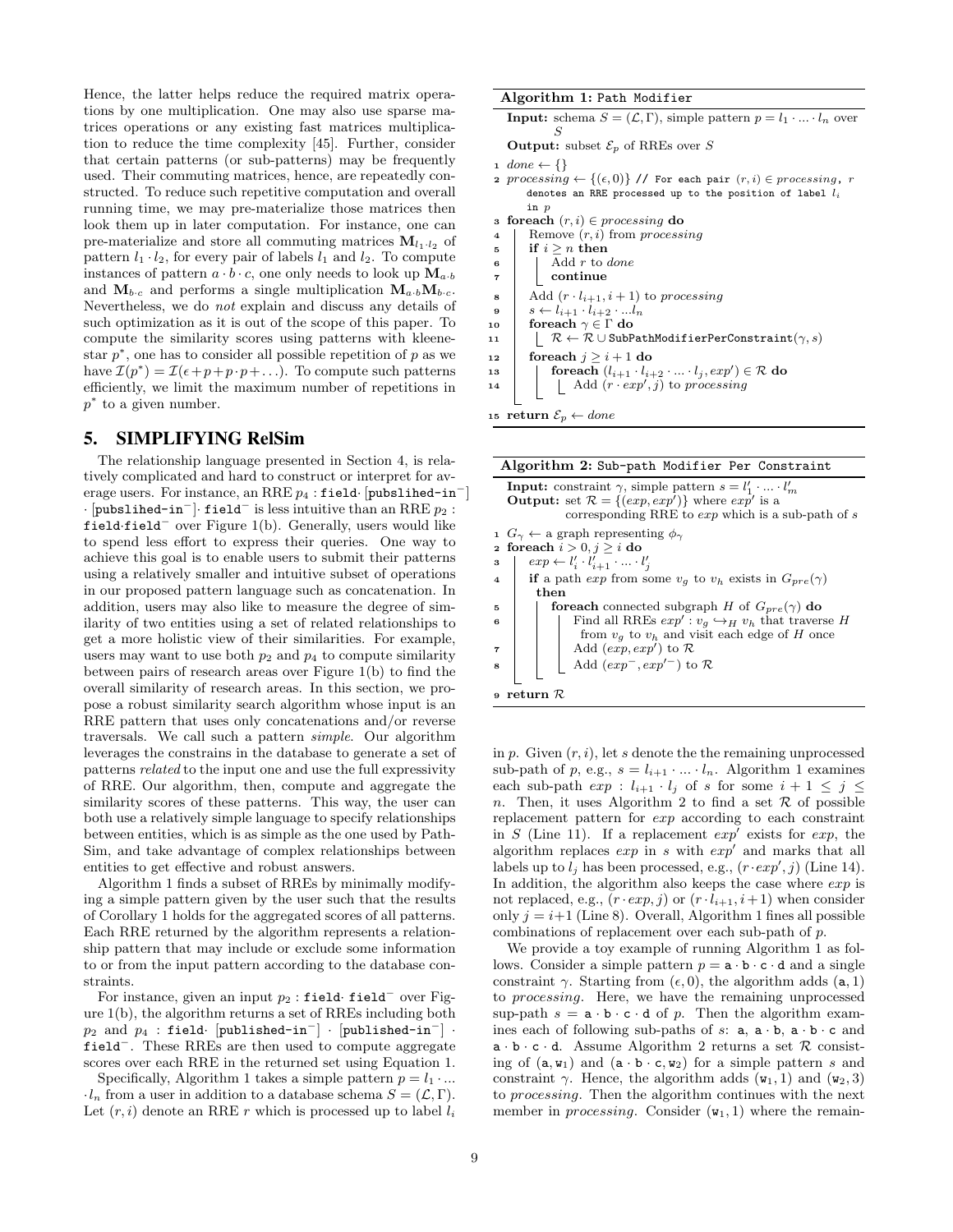ing unprocessed sub-path  $s$  is now  $b \cdot c \cdot d$ . It first adds (a  $\cdot$  b, 2) to processing. Assume Algorithm 2 returns a set  $\mathcal{R}$ consisting of  $(b \cdot c \cdot d, w_3)$  for the this new value of s. It then adds  $(a \cdot w_3, 4)$  to processing. Since 4 is the length of p,  $a \cdot w_3$ . w<sup>3</sup> is marked as done and will be added to the final results in  $\mathcal{E}_p$ . The algorithm repeats these steps until all members in processing are processed.

Before we explain Algorithm 2, we would like to describe a graph representing the premise of a constraint. Given a constraint  $\gamma : \phi_{\gamma}(\bar{x}) \to \psi_{\gamma}(\bar{x})$ , let us first assume that, for each atom  $(x_i, exp, x_j)$  in  $\phi_{\gamma}$ , exp cannot be written as  $exp_1$  $exp<sub>2</sub>$  for some non-empty RPQs  $exp<sub>1</sub>$  and  $exp<sub>2</sub>$ . If such atom exists, the atom is rewritten as  $(x_i, exp_1, x') \wedge (x', exp_2, x')$  $x_j$ ) for some fresh variable x'. A representing graph of the premise of  $\gamma$ , denoted by  $G_{pre}(\gamma)$ , is a directed graph  $(V, E)$ whose nodes are variables in  $\phi_{\gamma}$  and edges are labeled by the RPQ pattern between each pair of those variables in  $\phi_{\gamma}$ . More specifically, a node  $v_i \in V$  if and only if  $x_i$  is a variable in  $\phi_{\gamma}$ , and an edge  $(v_i, exp, v_j) \in E$  if and only if  $(x_i, exp, v_j)$  $x_i$ ) is in  $\phi_\gamma$ . For instance, given a constraint  $\gamma$  :  $(x_1, \mathbf{a}, x_2) \wedge$  $(x_2, \mathbf{b}, x_3) \wedge (x_3, \mathbf{c} + \mathbf{d}, x_4) \rightarrow (x_1, \mathbf{e}, x_4)$ , the graph  $G_{pre}(\gamma)$ is shown in Figure 2.

Next, we would like to explain the underlying idea of the replacement patterns found by Algorithm 2. Consider that each constraint implies an information-preserving transformation that may add or remove an edge from the current schema. For instance, consider a constraint  $\gamma_{1a}$  as described in Example 1 over a schema  $S_{1a}$  of a database shown in Figure 1(a). Following Example 3, a transformation from  $S_{1a}$  may add an edge label field between two nodes  $u_1$ and  $u_2$  for every path area-published-in from  $u_1$  to  $u_2$ . The transformation then removes edges of label area resulting in a target schema  $S_{1b}$  of a database as shown in Figure 1(b). That is, the corresponding RRE over  $S_{1a}$  to field over  $S_{1b}$  is  $p_{field}$ : [[area · published-in]]. Consider  $G_{pre}(\gamma)$  which is the representing graph of the premise of constraint  $\gamma_{1a}$  or  $G_{pre}(\gamma_{1a})$ . Because edges  $(v_1, \text{area}, v_3)$ and  $(v_3,$  published-in,  $v_4$ ) exist in  $G_{pre}(\gamma)$ , the path areapublished-in from  $u_1$  to  $u_2$  matches the same pattern from  $v_1$  to  $v_4$  over  $G_{pre}(\gamma)$ . Hence, we can find an RRE pattern  $p_{field}$  which is one of the traversals from  $v_1$  to  $v_4$  over  $G_{pre}(\gamma)$ .

Based on the aforementioned observation, given a constraint  $\gamma$  and a simple pattern r, we describe Algorithm 2 that finds associated RREs over a graph  $G_{pre}(\gamma)$  to r. Generally, for each simple pattern exp, the algorithm constructs one or more RREs  $exp'$  from possible traversals over  $G_{pre}(\gamma)$ along the path exp. Then each sub-path of the user's pattern matching  $exp$  is replaced with each corresponding  $exp<sup>0</sup>$ in Algorithm 1.

For Algorithm 2, we briefly describe a recursive procedure to compute an RRE  $v_s \hookrightarrow_G v_t$  that traverses a graph G from node  $v_s$  to  $v_t$  as follows. Consider that one may adopt a depth-first or breath-first search algorithm to find all paths, i.e. simple patterns, from node  $v_i$  to node  $v_j$  in G. An RRE pattern of all *n* paths that traverses a pair of nodes  $v_i$  and  $v_j$ is  $p_1^{i,j} + ... + p_n^{i,j}$ . Since we assume a constraint to be acyclic, then *n* is exactly 1. Let us denote this pattern as  $p^{i,j}$ . At each node  $v_i$  which connects to some leaf node  $v_k$  in  $G$ , we construct a pattern  $[p^{i,k}]$ . We then concatenate  $[p^{i,k}]$  at the front of any pattern from  $v_i$  or at the end of any pattern to  $v_i$ . We mark each edge as visited when each pattern  $p^{i,j}$ or  $[p^{i,k}]$  is constructed. The base case is to first construct



Figure 2: A representing graph  $G_{pre}(\gamma)$  of a constraint  $\gamma$  :  $(x_1, \mathsf{a}, x_2) \wedge (x_2, \mathsf{b}, x_3) \wedge (x_3, \mathsf{c} + \mathsf{d}, x_4) \rightarrow (x_1, \mathsf{e},$  $x_4$ 

a pattern  $p^{s,t}$ . The procedure ends when all edges in the graph of G are visited. We must note that each constructed  $\bar{p}^{i,j}$  can also be written as  $\lceil \lceil p^{i,j} \rfloor \rceil$ , which results in multiple patterns of this traversal.

As an example, given a graph  $G_{pre}(\gamma)$  as shown in Figure 2 and a simple pattern  $\mathbf{a} \cdot \mathbf{b}$ , Possible RRE patterns that traverse this graph from  $v_1$  to  $v_3$ , i.e.  $v_1 \leftrightarrow_{H \subseteq G_{pre}(\gamma)} v_3$ , are  $\mathbf{a} \cdot \mathbf{b}$ ,  $\lceil [\mathbf{a} \cdot \mathbf{b}]]$ ,  $\mathbf{a} \cdot \mathbf{b} \cdot [\mathbf{c} + \mathbf{d}]$  and  $\lceil [\mathbf{a} \cdot \mathbf{b}]] \cdot [\mathbf{c} + \mathbf{d}]$ . In this case, Algorithm 2 adds all  $(a \cdot b, exp')$  to the returned set R where  $exp'$  is one of the above patterns, except the first one.

The complexity of Algorithm 1 largely depends on the number of replacement patterns found from Algorithm 2. In Algorithm 2, since each simple pattern  $p$  found in  $G$ when constructing the traversal can be either p or  $\lceil p \rceil$ , this algorithm is indeed exponential in the number of simple patterns. However, each simple pattern is a subgraph of G that is a path graph, e.g., a connected tree whose nodes have degree 2 except two terminal nodes. Hence, the number of simple patterns is  $D = 1 + \sum_{v \in V_{\text{deg}>2}} (\text{deg}(v) - 1)$ where  $V_{\text{deg}>2}$  is a set of nodes in G whose degrees are greater than 2. Since  $\sum_{v \in V(G)} \deg(v) = 2|E(G)|$ . Hence, the procedure is  $O(2^{|E(G)|})$ . Further, a linear-time algorithm that finds all connected subgraphs G of  $G_\gamma$  is described in [24] based on either depth-first-search or breath-first-search procedures. Also, since the algorithm iterates over all sub-path of the input pattern, the total complexity of Algorithm 2 is  $O(n^2(|V(G)|+2^{|E(G)|}))$ . Nevertheless, constraints of a schema are given and usually have small number of terms compared to the size of databases. We may view them as some small constants C. Hence, Algorithm 2 is  $O(n^{2C})$ . Since Algorithm 1 replaces each label or sub-expression of the user input with possible RREs returned by Algorithm 2, the complexity of Algorithm 1 is  $O((n^{2C})^n) = O(n^{2Cn}).$ 

PROPOSITION 5. Given a database D of schema S and a equivalent schema T under information preserving transformation  $\Sigma$ , for every simple expression  $p_S$  over S, there exists a simple expression  $p_T$  over T such that,  $\forall u, v \in D$ ,  $\sum_{p\in \mathcal{E}_{PS}}\mathit{sim}_p(u,v,D) = \sum_{p'\in \mathcal{E}_{PT}}\mathit{sim}_{p'}(u,v,\Sigma(D))$ 

Thus, a similarity search algorithm that compute aggregate similarity scores over a set of RREs returned by Algorithm 1 is structurally robust.

According to our discussion in Section 3, to have an invertible variation of a database  $I, I$  must satisfy some tgd constraints. However, these constraints may be trivial , e.g.,  $(x, a, y) \rightarrow (x, a, y)$ . Obviously, it is not efficient to consider all trivial constraints over a database in our algorithms. We show that a structural variation actually needs  $I$  to have non-trivial constrains. Thus, as far as our algorithm uses non-trivial constraints, it is structurally robust. We also show that a simple pattern will be restructured based on a tgd only if at least one of its labels appear in both leftand right hand-side of the tgd. This enables Algorithm 1 to ignore many tgds for a given input pattern. These optimizations reduce the number of patterns need to be generated by Algorithm 1 and significantly improve its running time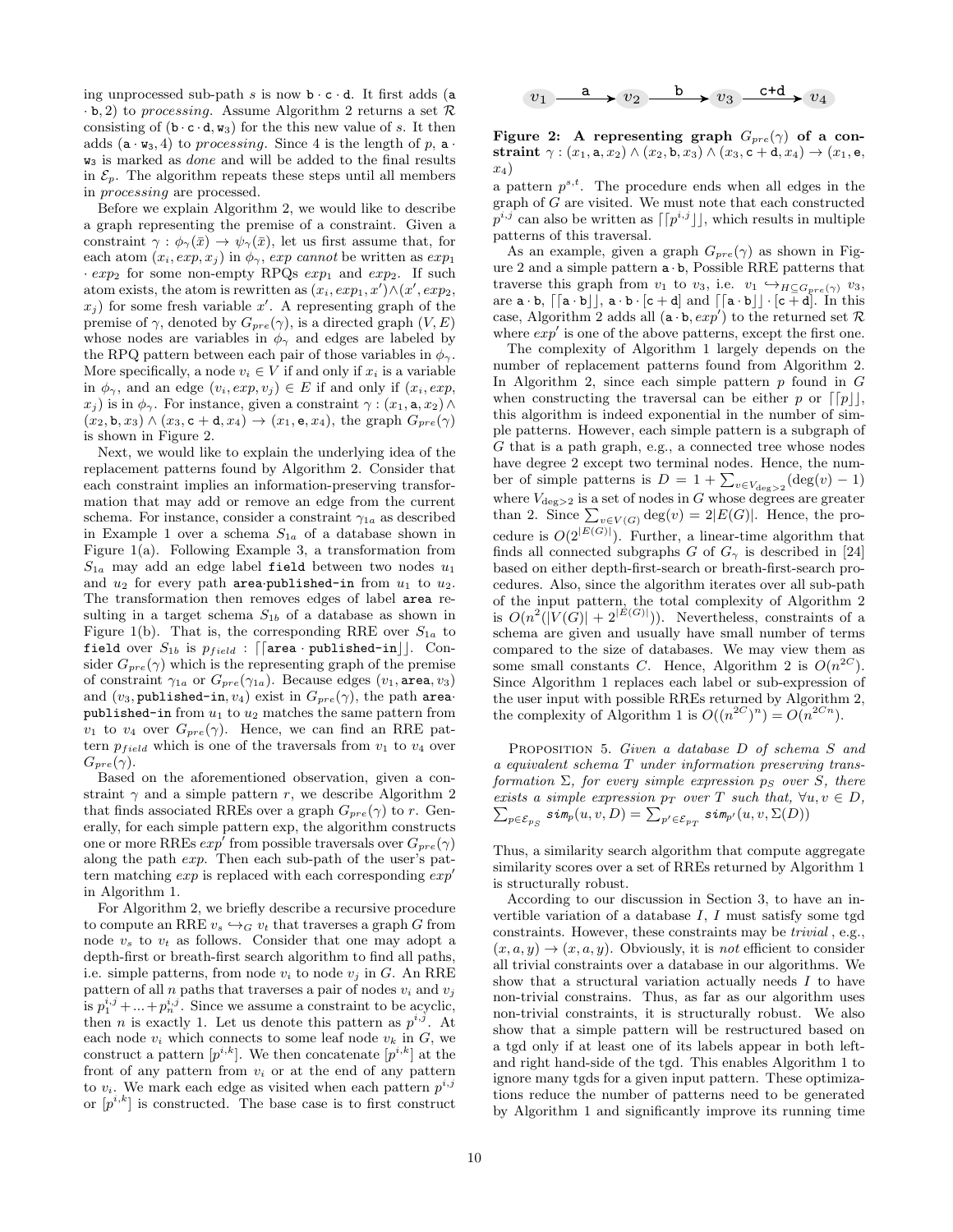

Figure 3: Schema fragments of bibliographic databases. p-in, r-a and w denote edge labels publishedin, research-area and writes, respectively.

and the running time of its similarity search. The details of our optimizations are in the Appendix 7.

Our approach simplifies the language of patterns but users still need to know the schema of the database to formulate their queries. This is more difficult on very large and heterogeneous databases, such as Yago (www.mpi-inf.mpg.de/yagonaga), which contain thousands of edges types. One may use path suggestion and auto-completion tools based on the popularity of queries paths to make users' work easier. Users may also use schema exploration tools, e.g., [44], to learn the schema easier.

## 6. EMPIRICAL EVALUATION

Datasets & Settings: We use 4 datasets in our experiments: DBLP, Microsoft Academic Search (MAS), WSU course dataset, and a Biomedical dataset (BioMed). DBLP consists of 1,227,602 nodes and 2,692,679 edges, which contains bibliographic information of publications in computer science. We add information about the research areas for each conference in DBLP from information extracted from Microsoft Academic Search (MAS). Figure 3(a) depicts the schema of DBLP. We also use a subset of Microsoft Academic Search data with 44,068 nodes and 44,220 edges. MAS contain information about papers, conferences, areas, e.g., Databases, and keywords of each paper and/or area, e.g., in $dering.$  WSU course database<sup>1</sup> contains information about courses, instructors and course offerings in the university. The dataset consists of 1,124 nodes and 1,959 edges. Figure 4(a) depicts the schema of WSU dataset. The Biomedical dataset, (BioMed), is made available to us as a part of an NIH funded project and contains information about genetic conditions, diseases, drugs, and their relationships. Figure 5 depicts a fragment of BioMed. It consists of 43,307 nodes and 1,742,970 edges.

We compare robustness, effectiveness and efficiency of Rel-Sim with RWR [39] using a restart probability of 0.8, Sim-Rank [26] using a damping factor of 0.8, and PathSim [35]. Since previous study show that the PathSim similarity computation method is more effective than those of SimRank and RWR [35], we use RelSim with the similarity computation score of PathSim , i.e., Equation 1. We implement all algorithms using MATLAB 8.5 on a Linux server with 64GB memory and two quad core processors.

#### 6.1 Structural Robustness

We use DBLP, WSU and BioMed databases to evaluate the structural robustness of RWR, SimRank, PathSim and RelSim. Because SimRank takes too long to finish on full



Figure 4: Variations for course databases. cs, os, t and co denote edge labels course-subject, offeringsubject, teach, and offering-course, respectively.



Figure 5: Schema fragment of BioMed dataset DBLP dataset, we perform this evaluation using a subset of DBLP with 24,396 nodes and 98,731 edges.

DBLP dataset satisfies constraint (paper<sub>1</sub>, r-a, area) ∧  $(paper_1, p-in, proc) \wedge (paper_2, p-in, proc) \rightarrow (paper_2, r-a,$ area). We transform this database to a database with the structure shown in Figure 3(b), which follows the style of SIGMOD Record database. We call this transformation DBLP2SIGM. We randomly sample 100 proceedings based on their node degrees as our query workload over these datasets.

WSU course dataset satisfies the constraint  $(offer_1, os,$  $subject) \land (offer_1, \text{co}, course) \land (offer_2, \text{co}, course) \rightarrow (offer_2,$ os, subject). We transform WSU course database to the graph structure of Alchemy UW-CSE database<sup>2</sup> whose structure is shown in Figure 4(b). We call this transformation WSUC2ALCH. We also randomly sample 100 courses from WSU based on their degrees as our query workload for these datasets.

BioMed database satisfies ( $phenotype_1$ , is-parent-of,  $phenotype_2) \wedge (phenotype_1, associated-with, anatomy)$  $\rightarrow$  (phenotype<sub>2</sub>, indirect-associated-with, anatomy) and  $(phenotype<sub>1</sub>, is-parent-of, phenotype<sub>2</sub>) \wedge (disease, associated)$  $-$ with,  $phenotype_1) \rightarrow (disease, indirect-associated-with,$ phenotype2). We transform the BioMed dataset such that all edges of label indirect-associated-with are removed. We denote the transformation over BioMed dataset as BioMedT. The structure of the transformed BioMed dataset is also shown in Figure 5 excluding all dashed edges. A main goal of using this dataset in the NIH project is to discover the drugs that are closely related to queried diseases. Since we use this dataset to also evaluate the effectiveness of our algorithms, we have obtained a set of 30 diseases and their relevant drugs from experts in the domain of the data. Since paths between diseases and drugs are asymmetric, we cannot compute similarity scores using PathSim formula over this dataset. Instead, we evaluate the queries using HeteSim [34], which extends PathSim to support asymmetric paths, e.g., finding similarity between different entity types.

 $1 \, cs. was hington.edu/research/mldatasets$ 

 $^{2}$ alchemy.cs.washington.edu/data/uw-cse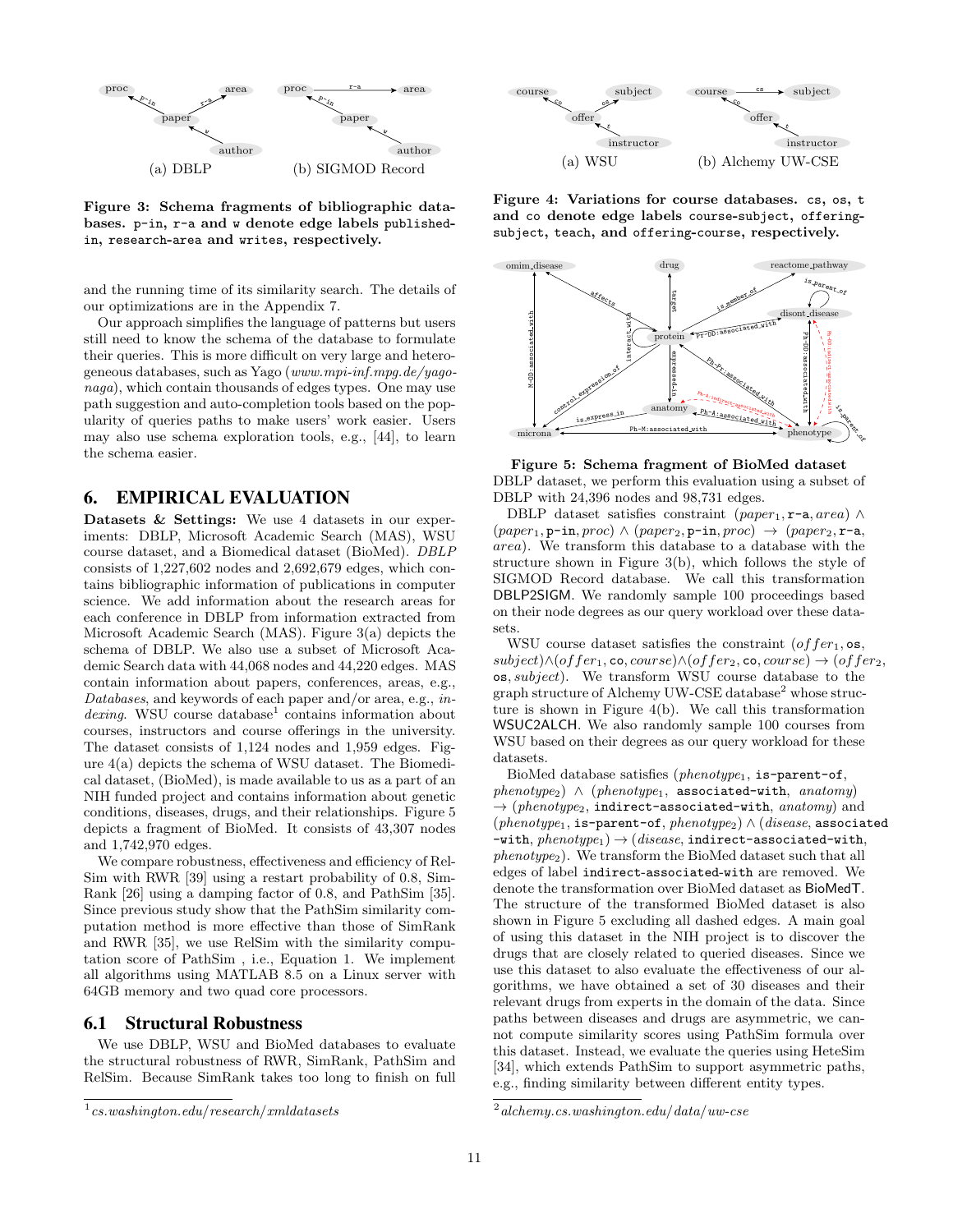| Tabl@BLPAStGrWge r\MSkIG&Adiff&renc&soMedT |  |  |  |  |
|--------------------------------------------|--|--|--|--|
|--------------------------------------------|--|--|--|--|

|         |      | top 5 top 10 top 5 top 10 top 5 top 10 |      |      |      |      |
|---------|------|----------------------------------------|------|------|------|------|
| RWR.    | .447 | .412                                   | .259 | .253 | .130 | .112 |
| SimRank | .455 | .410                                   | .387 | .341 | .405 | .385 |
| PathSim | .608 | .590                                   | .310 | .247 | .438 | .461 |

We measure the structural robustness of each method by comparing its ranked list of results for the same query over different datasets with the same information but different structural representations. We adopt normalized Kendall's tau measurement to compare two ranked lists. The value of normalized Kendall's tau varies between 0 and 1 where 0 means two lists are identical and 1 means one list is the reverse of another. Because users are normally interested only in highly ranked answers, we compare only top 5 and 10 answers.

Table 2 shows the average ranking differences for top 5 and 10 answers returned by RWR, SimRank, PathSim and/or HeteSim. We do not report the results of RelSim because it returns the same answers over all transformations. For PathSim, we use the expressions p-in<sup>−</sup> · r-a · r-a<sup>−</sup> · p-in and r-a · r-a<sup>−</sup> over DBLP and SIGMOD Record structures, respectively. For RelSim, we use the same expression as that for PathSim over DBLP and use an RRE  $[p-in^-]$ . r-a · r-a<sup>−</sup> ·[p-in<sup>−</sup>] over SIGMOD. Over WSU and Alchemy UW-CSE, we use the simple patterns co<sup>−</sup> · os · os<sup>−</sup> · co and cs · cs<sup>−</sup>, respectively, for PathSim. For RelSim, we use the same expression over WSU, but we use  $[co^-] \cdot cs \cdot cs^-$ . [co<sup>−</sup>] over Alchemy UW-CSE. For BioMed dataset, we consult an expert and obtain an RRE  $p_{ex}$ : target·expressin· (Ph-A:associated-with+Ph-A:indirect-associatedwith) · (Ph-DD:associated-with+Ph-DD:indirect-associated -with). The corresponding RRE over the transformed BioMed  $\operatorname{dataset}$  is  $p_{ex}^T$  :  $\operatorname{\sf target\text{-}express-in\text{-}}$  (Ph-A:associated-with +  $\lceil$ [is-parent-of<sup>-</sup>·Ph-A:associated-with||) · (Ph-DD:associa -with+ [[is-parent-of<sup>-</sup>·Ph-DD:associated-with]]). Since HeteSim does not support RRE, we compute the similarity scores between a pair of drug dr and disease dd by averaging similarity scores computed over the following patterns: target·express-in· $L_1·L_2$ , where  $L_1$  is either Ph-A:associated -with or Ph-A:indirect-associated-with and  $L_2$  is either Ph-DD:associated-with or Ph-DD:indirect-associatedwith. Since edges of label indirect-associated-with do not exist in the transformed database, our best attempt to construct an equivalent expression to  $p_{ex}^T$  for HeteSim results in the following patterns:  $\texttt{target-express-in} \cdot L'_1 \cdot L'_2$ , where  $L'_1$  is either Ph-A:associated-with or is-parentof $^{-}$ ·Ph-A:associated-with and  $L_{2}^{\prime}$  is either Ph-DD:associatedwith or is-parent-of<sup>−</sup>·Ph-DD:associated-with. According to Table 2, the outputs of all current algorithms are significantly different across databases under these invertible transformations.

Furthermore, real world data transformation may induce some small information lost during the process. That is, a transformation may not be invertible. Hence, we also measure the robustness of algorithms when some small fraction of relations between entities are removed during the transformation. In this experiment, we create 2 extra transformations for DBLP and BioMed, namely DBLP2SIGM(.95) and BioMedT(.95), respectively. DBLP2SIGM(.95) and BioMedT(.95) restructure DBLP and BioMed similar to that of DBLP2SIGM

Table 3: Average ranking differences over transformations that slightly reduce information

|                 | DBLP2SIGM(.95)   |       | BiolmedT(.95)    |       |
|-----------------|------------------|-------|------------------|-------|
|                 | top <sub>5</sub> | top10 | top <sub>5</sub> | top10 |
| RelSim          | .170             | .298  | .750             | .144  |
| RWR.            | .696             | .640  | .530             | .500  |
| SimRank         | .790             | .750  | .143             | .344  |
| PathSim/HeteSim | .423             | .452  | .927             | .927  |

and BioMedT, respectively. To reflect information lost, they also randomly remove 5% of the total edges of the transformed databases. It takes more than a few days to run SimRank and RWR over both DBLP and BioMed datasets. Thus, to compare the impact of reducing information on all algorithms, we have performed these experiments over subsets of DBLP and BioMed datasets, which have 18,995 and 4,125 nodes, and 24,962 and 60,176 edges, respectively. We followed the same approach in choosing queries for all methods and the same relationship patterns for PathSim, HeteSim and RelSim as used in the previous experiments to evaluate robustness. Table 3 shows the average ranking differences for top 5 and top 10 answers returned by RWR, SimRank, PathSim (HeteSim) and RelSim. These results indicate that RelSim is generally more robust than other methods for the cases that original and transformed databases do not contain exactly the same information. The only exception is the top-5 results for SimRank and RWR over BioMed dataset.

#### 6.2 Effectiveness

We evaluate the effectiveness of RelSim over MAS and BioMed. For query workload over MAS, we randomly sample 100 conferences based on their degrees in the dataset. To provide the ground truth, for a given conference  $q$ , we treductionally label other conferences in three categories: similar, quite-similar and least-similar. A conference is considered similar to q when they share the same research area. A conference is considered quite-similar to q when they are connected to strongly related research area. Otherwise, the conference is considered least-similar to  $q$ . For example, Data Mining and Databases are strongly related, but Databases and Computer Vision are not. We use Normalized DCG (nDCG) to evaluate the effectiveness because it supports multiple levels of relevance for returned answers [30]. The value of nDCG varies between 0 and 1 where the high values indicate more effective ranking. We compare the effectiveness of RelSim with PathSim and report the values of nDCG for top 5 (nDCG@5) and top 10 (nDCG@10) answers. For BioMed, we obtain the query workload from an expert. We use 30 queries of diseases with their relevant drugs from the domain experts. Since each disease query relates only to a single drug, we use Mean Reciprocal Rank (MRR) to evaluate the effectiveness of the algorithms. Reciprocal Rank (RR) of a list of answers to a query is  $1/p$ where  $p$  is the position of the first relevant answer in the returned list of answers. MRR is the average of RR over a set of queries.

Over MAS, we compute similarities between conferences based on the keywords in their domains. We use the pattern pc · pd · da · da<sup>-</sup> · pd<sup>-</sup> · pc<sup>-</sup> and  $\lceil$  [pc · pd]  $\rfloor$  · da · da<sup>-</sup> · [[pd<sup>-</sup> · pc<sup>-</sup>[ccc]] for PathSim and RelSim, respectively. The average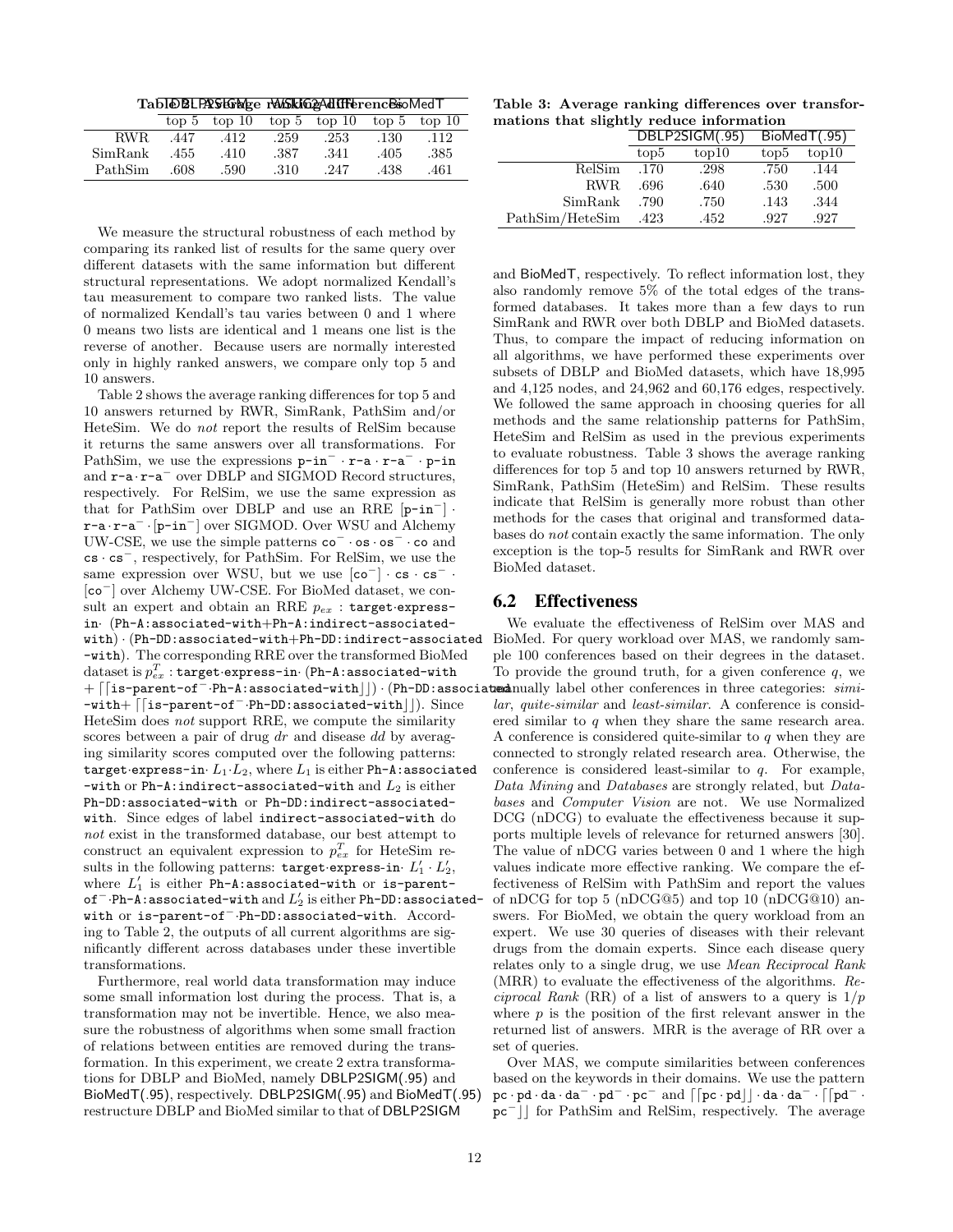Table 4: The MRR of RWR, SimRank, HeteSim and RelSim over BioMed databases.

| BioMed dataset |      | RWR SimRank HeteSim RelSim |      |      |
|----------------|------|----------------------------|------|------|
| original       | .010 | .062                       | .077 | .077 |
| under BioMedT  | .010 | .062                       | .072 | .077 |

nDCG@5 (nDCG@10) for RelSim and PathSim are 1.0 (1.0) and 0.969 (0.901), respectively. RelSim significantly outperforms PathSim. This is because, nodes about paper should not influence the similarity score between conferences based on the keywords of their domains. Since the language of relationship pattern used by PathSim is less expressive, the pattern between conferences and keywords always include papers. Hence, it deems conferences with more papers to be more similar although they may not have many common keywords. The RRE language used by RelSim is more expressive, and so it could avoid this problem. For example, the top 5 answers returned by RelSim for query SIGKDD are ICDM, IDEAL, PAKDD, PJW and PKDD. However, the the top 5 answers returned by PathSim for the same query are ICOMP, IC-AI, ICAIL, ICALP and ICANN.

Table 4 shows the MRR values of RWR, SimRank, HeteSim and RelSim over original BioMed dataset and BioMed under BioMedT. According to our discussion with the experts, these queries are very hard to answer effectively by using only the structural patterns in the data set and without consulting external sources of knowledge. According to the experts, even a slight improvement in the accuracy of the returned answers may save a great deal of time and effort in their research. The overall results show that RelSim are more effective than other algorithms.

In addition, consider that RelSim uses the same similarity metric to that of PathSim over MAS and HeteSim over BioMed, but RelSim is shown to be more effective. This implies that the use of RRE language helps to improve the effectiveness of the algorithm.

#### 6.3 Efficiency

We evaluate the query processing time of RelSim and PathSim over DBLP and BioMed datasets using the query workloads reported in Section 6.1. First, we evaluate the query processing time of RelSim and PathSim for the case where the user provides an exact relationship pattern (Section 4). All reported running times in this section assume that the commuting matrices of all meta-paths, i.e., simple RRE patterns that use only concatenation and reversal operations, up to size 3 are materialized and pre-loaded in main memory for both RelSim and PathSim. Theoretically, both RelSim and PathSim have the same time complexity. However, the expressiveness of RRE used in RelSim allows the specified relationship pattern to be more complex than the expression used by PathSim. To compare the efficiency between these two algorithms, we first pick a pattern over each database as a reference. Then, for each referenced pattern, we find the corresponding RRE pattern  $p_R$  for RelSim and the closest correspondent simple pattern , i.e., metapath,  $p<sub>P</sub>$  for PathSim. For instance, a referenced pattern over DBLP is p-in·r-a. Over DBLP under DBLP2SIGM transformation, the correspondent patterns for RelSim and PathSim are  $p_R$ : [p-in<sup>-</sup>]·r-a and  $p_P$ : r-a, respectively. Then we compare the running time of PathSim using  $p_P$ with the running time of RelSim using  $p_R$  and report the



Figure 6: Running times of RelSim given various parameter settings

results. The average query processing time for a single pattern per query of RelSim (PathSim) over DBLP and BioMed dataset are 0.035 (0.024) and 0.473 (0.267) seconds, respectively. The reason that RelSim is slower than PathSim as RelSim uses more complex and longer patterns than those used by PathSim. But, the running time is still relatively short over large datasets.

Next, we measure the efficiency of RelSim that incorporates Algorithm 1 introduced in Section 5 and applied the filter discussed in Section ??. In this version, RelSim takes a simple pattern as an input. Hence, we supply the same pattern to both RelSim and PathSim, and compare their query processing times. We use the same relationship patterns over DBLP and BioMed as described in Section 6.1. The average query processing time per query of RelSim (PathSim) over DBLP and BioMed dataset are 0.034 (0.024) and 0.511 (0.477) seconds, respectively. Overall, the running time of RelSim is slightly slower than PathSim due to the procedure of Algorithm 1. This result also shows that making RelSim more usable does not increase its running time considerably.

Since the complexity of RelSim is exponentially large, we evaluate the scalability of RelSim after applying our proposed optimization as follows. Since the complexity of Rel-Sim depends on the number of given constraints and the length of input simple pattern, we measure the running time of the algorithm by fixing one of the components while varying the remaining component to analyze how each component affects the running time. We test our algorithm over randomly generated constraints whose numbers of atoms are between 2 and 5. We measure the running time by setting the number of constraints to 1, 5, 10, 20 and 40, and vary the length of an input simple pattern, p, between 4 and 10. The length of a simple pattern is defined as the number of labels in the pattern. We report the average running times of RelSim with proposed optimization per query over 5 runs of each settings in Figure 6.

## 7. RELATED WORK

The notion of inverse of a schema mapping has been extensively studied in relational data exchange. Since some schema mappings lose significant amount of information of the original database, it is not possible to define an inverse for them such that it fully restores the information of the original database. Thus, researchers have proposed less restrictive notions of inverse, which may not fully recover the mapped information. A maximum-recovery inverse of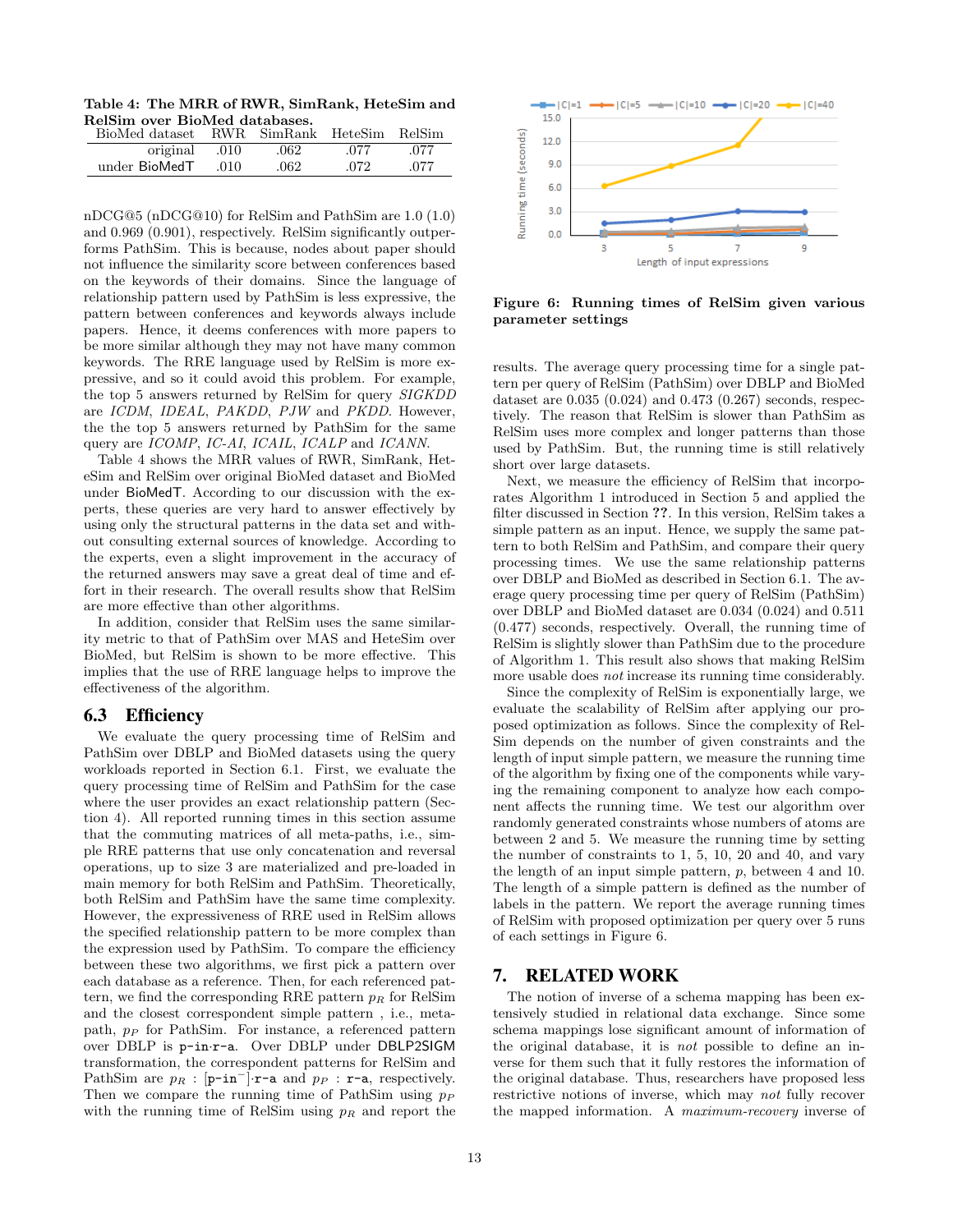a mapping recovers as much source information as possible from the mapped data [4]. Arenas et al. further define the notion of maximum recovery based on classes of queries on the source database: a  $L$ -maximum  $(L$ -full) recovery inverse of a mapping  $\Sigma$  recovers the maximum possible amount (all) of information that can be retrieved by query language L over the source database [3]. Generally, the less expressive  $L$  is, the less information a  $L$ -maximum recovery inverse recovers. Our goal is to find structural variations over which a similarity algorithm returns the same results. Thus, the information related to similarity queries must be available to the similarity search algorithm on all structural variations. Thus, our notion of inverse is most similar to the Fagin-inverse for relational data. Further discussion on the related work is in Section A of the appendix.

## 8. ADDITIONAL AUTHORS

# 9. REFERENCES

- [1] S. Abiteboul, R. Hull, and V. Vianu. Foundations of Databases: The Logical Level. Addison-Wesley, 1995.
- [2] I. Antonellis, H. Garcia-Molina, and C. Chang. Simrank++: Query Rewriting through Link Analysis of the Click Graph. In VLDB, 2008.
- [3] M. Arenas, J. Pérez, J. L. Reutter, and C. Riveros. Inverting schema mappings: Bridging the gap between theory and practice. PVLDB, 2(1):1018–1029, 2009.
- [4] M. Arenas, J. Pérez, and C. Riveros. The recovery of a schema mapping: Bringing exchanged data back. ACM Trans. Database Syst., 34(4):22:1–22:48, Dec. 2009.
- [5] P. Barcelo, J. Perez, and J. Reutter. Schema Mappings and Data Exchange for Graph Databases. In ICDT, 2013.
- [6] C. Beeri and M. Y. Vardi. A proof procedure for data dependencies. J. ACM, 31(4), Sept. 1984.
- [7] I. Boneva, A. Bonifati, and R. Ciucanu. Graph data exchange with target constraints. In EDBT/ICDT Workshop GraphQ, PODS '17, pages 171–176, 2015.
- [8] A. Borodin, G. Roberts, J. S. Rosenthal, and P. Tsaparas. Link Analysis Ranking: Algorithms, Theory, and Experiments. ACM Trans. Inter. Tech., 5(1), 2005.
- [9] Y. Chodpathumwan, A. Aleyasen, A. Termehchy, and Y. Sun. Towards representation independent similarity search over graph databases. In CIKM, 2016.
- [10] I. Cruz, A. Mendelzon, and P. Wood. A graphical query language supporting recursion. In SIGMOD, page 323330, 1987.
- [11] E. Codd. Does Your DBMS Run By the Rules? ComputerWorld, 1985.
- [12] R. Fagin. Inverting schema mappings. ACM Trans. Database Syst., 32(2), 2007.
- [13] R. Fagin, P. G. Kolaitis, L. Popa, and W.-C. Tan. Composing schema mappings: Second-order dependencies to the rescue. ACM Trans. Database Syst., 30(4):994-1055, Dec. 2005.
- [14] R. Fagin, P. G. Kolaitis, L. Popa, and W. C. Tan. Quasi-inverses of schema mappings. ACM Trans. Database Syst., 33(2), 2008.
- [15] R. Fagina, P. Kolaitis, R. Miller, and L. Popa. Data exchange: semantics and query answering. TCS, 336(1), 2005.
- [16] W. Fan and P. Bohannon. Information Preserving XML Schema Embedding. TODS, 33(1), 2008.
- [17] W. Fan, Y. Wu, and J. Xu. Functional dependencies for graphs. In SIGMOD, SIGMOD '16, pages 1843–1857, New York, NY, USA, 2016. ACM.
- [18] N. Francis and L. Libkin. Schema mappings for data graphs. In PODS, PODS '17, pages 389–401, New York, NY, USA, 2017. ACM.
- [19] B. Ghadiri Bashardoost, C. Christodoulakis, S. Hassas Yeganeh, R. J. Miller, K. Lyons, and O. Hassanzadeh. Vizcurator: A visual tool for curating open data. In WWW, 2015.
- [20] G. Ghoshal and A. Barbasi. Ranking Stability and Super-stable Nodes in Complex Networks. Nature Communications, 2(394), 2011.
- [21] G. He, H. Feng, C. Li, and H. Chen. Parallel SimRank Computation on Large Graphs with Iterative Aggregation. In KDD, 2010.
- [22] J. Heer, J. Hellerstein, and S. Kandel. Predictive interaction for data transformation. In CIDR, 2015.
- [23] A. Hernich, L. Libkin, and N. Schweikardt. Closed world data exchange. ACM Trans. Database Syst., 36(2):14:1–14:40, June 2011.
- [24] J. Hopcroft and R. Tarjan. Algorithm 447: Efficient algorithms for graph manipulation. Commun. ACM, 16(6):372–378, June 1973.
- [25] R. Hull. Relative Information Capacity of Simple Relational Database Schemata. 1984.
- [26] G. Jeh and J. Widom. Simrank: A measure of structural-context similarity. In KDD, 2002.
- [27] G. Jeh and J. Widom. Scaling Personalized Web Search. In WWW, 2003.
- [28] S. Kandel, A. Paepcke, J. Hellerstein, and J. Heer. Wrangler: Interactive visual specification of data transformation scripts. In CHI, 2011.
- [29] L. Katz. A new status index derived from sociometric analysis. Psychometrika, 18(1):39–43, 1953.
- [30] C. Manning, P. Raghavan, and H. Schutze. An Introduction to Information Retrieval. Cambridge University Press, 2008.
- [31] S. Melnik, A. Adya, and P. A. Bernstein. Compiling mappings to bridge applications and databases. In SIGMOD, 2007.
- [32] A. Ng, A. Zheng, and M. Jordan. Stable Algorithms for Link Analysis. In SIGIR, 2001.
- [33] J. Picado, A. Termehchy, A. Fern, and P. Ataei. Schema independent relational learning. In Proceedings of the 2017 ACM International Conference on Management of Data, SIGMOD '17, pages 929–944, New York, NY, USA, 2017. ACM.
- [34] C. Shi, X. Kong, Y. Huang, S. Y. Philip, and B. Wu. Hetesim: A general framework for relevance measure in heterogeneous networks. TKDE, (10), 2014.
- [35] Y. Sun, J. Han, X. Yan, S. P. Yu, and T. Wu. PathSim: MetaPath-Based Top-K Similarity Search in Heterogeneous Information Networks. In VLDB, 2011.
- [36] J. Tang, C. Li, and Q. Mei. Learning representations of large-scale networks. In KDD, 2017.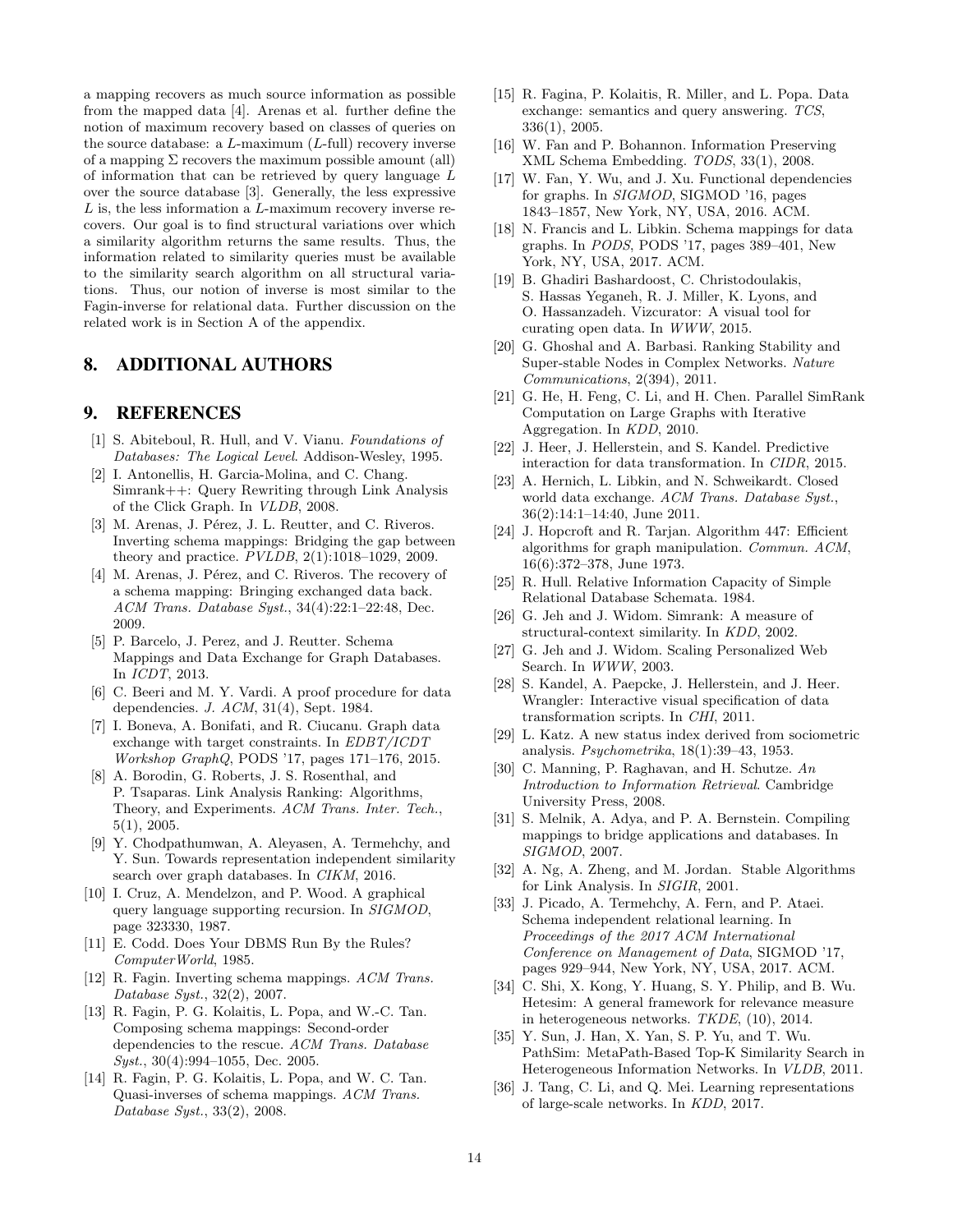- [37] A. Termehchy, M. Winslett, Y. Chodpathumwan, and A. Gibbons. Design Independent Query Interfaces. TKDE, 2012.
- [38] H. Tong and C. Faloutsos. Center-piece subgraphs: Problem definition and fast solutions. In KDD, 2006.
- [39] H. Tong, C. Faloutsos, and J. Pan. Fast random walk with restart and its applications. In *ICDM*, 2006.
- [40] H. Tong, H. Qu, and H. Jamjoom. Measuring Proximity on Graphs with Side Information. In ICDM, 2008.
- [41] B. Q. Truong, S. S. Bhowmick, and C. Dyreson. SINBAD: Towards Structure-Independent Querying of Common Neighbors in XML Databases, pages 156–171. Springer Berlin Heidelberg, Berlin, Heidelberg, 2012.
- [42] M. Vardi. The universal-relation data model for logical independence. IEEE Software, 5, 1988.
- [43] M. Y. Vardi. On decomposition of relational databases. In FOCS, pages 176–185, Nov 1982.
- [44] G. VegaGorgojo, M. Giese, and L. Slaughter. Exploring semantic datasets with rdf surveyor. In ISWC, 2017.
- [45] V. V. Williams. Breaking the coppersmith-winograd barrier. E-mail address: jml@ math. tamu. edu, 2011.
- [46] P. T. Wood. Query languages for graph databases. SIGMOD Rec., 41(1), Apr. 2012.
- [47] S. H. Yeganeh, O. Hassanzadeh, and R. J. Miller. Linking Semistructured Data on the Web. In WebDB, 2011.
- [48] W. Yu and X. Lin. IRWR: Incremental Random Walk with Restart. In SIGIR, 2012.
- [49] J. Zhang, J. Tang, C. Ma, H. Tong, Y. Jing, and J. Li. Panther: Fast top-k similarity search on large networks. In Proceedings of the 21th ACM SIGKDD International Conference on Knowledge Discovery and Data Mining, KDD '15, pages 1445–1454, New York, NY, USA, 2015. ACM.
- [50] P. Zhao, J. Han, and Y. Sun. P-Rank: A Comprehensive Structural Similarity Measure over Information Networks. In CIKM, 2009.

# APPENDIX

## .1 The case of trivial constraints

Our proposed Algorithms 1 and 2 indeed require a nonempty set of a schema constraints. According to Proposition 2, structural variations require database constraints. However, the proposition does not exclude the use of trivial constraints. Intuitively, a trivial constraint is a constraint such that its premise and its conclusion are logically equivalent, e.g.,  $\phi(\bar{x}) \rightarrow \phi(\bar{x})$ . As we have simplified our analysis in Section 3.2 where the conclusion of a constraint is an atom of a single label, e.g.,  $(x_i, a, x_j)$  where  $x_i, x_j \in \bar{x}$  and a is schema label. That is a trivial constraint is of the form  $(x_i, a, x_j) \rightarrow (x_i, a, x_j)$ . Clearly, every database in a schema S satisfies all trivial constraints for every label  $a \in S$ . In order to simplify our discussion, since trivial constraints are meaningless in term of putting restriction in a database, we ignore any occurrence of trivial constraints and treat them as if they do not exist.

In relational database, it has been proved by Hull that there is not any information-preserving variation of a relational schema without any constraint beyond simple renaming of the scheme elements [25]. We show that this result also holds for graph databases.

THEOREM 2. Given two schemas  $S = (\mathcal{L}_S, \Gamma_S)$  and  $T =$  $({\cal L}_T, \Gamma_T)$  where  $\Gamma_S = \Gamma_T = \emptyset$ , if there exists  $\Sigma_{ST}$  such that  $S \stackrel{\Sigma_{ST}}{=} T$  then  $S = T$  or there is a bijection between  $\mathcal{L}_S$  and  $\mathcal{L}_T$  .

Based on this findings, we have that for a representation variations beyond renaming, either the source schema or the target schema must contain some non-trivial constraints.

Similar to the idea of trivial constraint, there always exists a transformation from a schema S to schema T,  $T \equiv S$ , whose transformation constraints are also trivial. We call such transformation an *identity* transformation. Assume that all associated constraints with a schema S are trivial. It is possible to have a non-identity transformation  $\Sigma_{ST}$  from S to a target schema T. For instance, consider a schema  $S = \{a, b\}$  without any non-trival constraint. A transformation  $\Sigma_{ST}$  from S to a target schema  $T = \{a, b, c\}$  described as  $\{(x_1, a, x_2) \wedge (x_2, b, x_3) \rightarrow (x_1, c, x_3), (x_1, l, x_2) \rightarrow$  $(x_1, l, x_2), l \in S$  is information preserving. In this case, T consists of a constraint  $(x_1, a, x_2) \wedge (x_2, b, x_3) \rightarrow (x_1, c, x_3)$ . However, with only trivial constraints available in S, Algorithm 2 cannot produce an RRE  $\lceil a \cdot b \rceil \rceil$  over S which is mapped to  $c$  over  $T$  because the expression involves two separate constraints. In fact, with only a trivial constraint, our algorithms do not modify an input expression.

Further, with the assumption that a constraint  $\gamma^*$  exists for each constraint  $\gamma$  in a given schema, we have the following theorem regarding constraints of T.

THEOREM 3. Given two schemas  $S = (\mathcal{L}_S, \Gamma_S)$  and  $T =$  $(\mathcal{L}_T, \Gamma_T)$  where  $\Gamma_S = \emptyset$ , if there exists  $\Sigma_{ST}$  such that  $S \stackrel{\Sigma_{ST}}{=}$  $T$  then there exists a bijection between  $\mathcal{L}_S$  and some  $L' \subseteq \mathcal{L}_T$ where there is no constraint whose conclusion contains label in L', and for each  $l \in \mathcal{L}_T \backslash L'$ , there exists a constraint  $\lambda(\bar{x})$  $\rightarrow$   $(x_1, l, x_2)$  in  $\Gamma_T$  where l does not appear in  $\lambda$ , for some CRPQ f.

Following Theorem 3, we have that if a schema  $S$  contains no constraint, every information preserving transformation from S preserves all edges (or up-to renaming of those edges). We call this type of transformation an easy transformation, and they are information preserving.

COROLLARY 2. Every transformation from a schema without a constraint is easy.

THEOREM 4. Every easy transformation is information preserving.

Based on Theorem 3 and Corollary 2, to avoid the issue of trivial constraints. Our proposed algorithms should ignore producing any expression over a non-trivial constraint in the form of  $\phi(\bar{x}) \rightarrow (x_1, l, x_2)$  where l does not appear in a CRPQ  $\phi$ .

Consider a schema S whose constraint is  $\phi(\bar{x}) \to (x_1, l,$  $x_2$ ), where l does not appear in  $\phi$ . S is information equivalent to a schema  $T = S \setminus \{l\}$ . We have that  $x_1 \hookrightarrow_{G<sub>n</sub>} x_2$ exists in both  $S$  and  $T$ . Also, following the proof of Theorem 1, we have that an expression  $l$  over  $S$  is mapped to an expression  $r : \lceil x_1 \hookrightarrow_{G_\phi} x_2 \rceil$ . However, r is not a simple